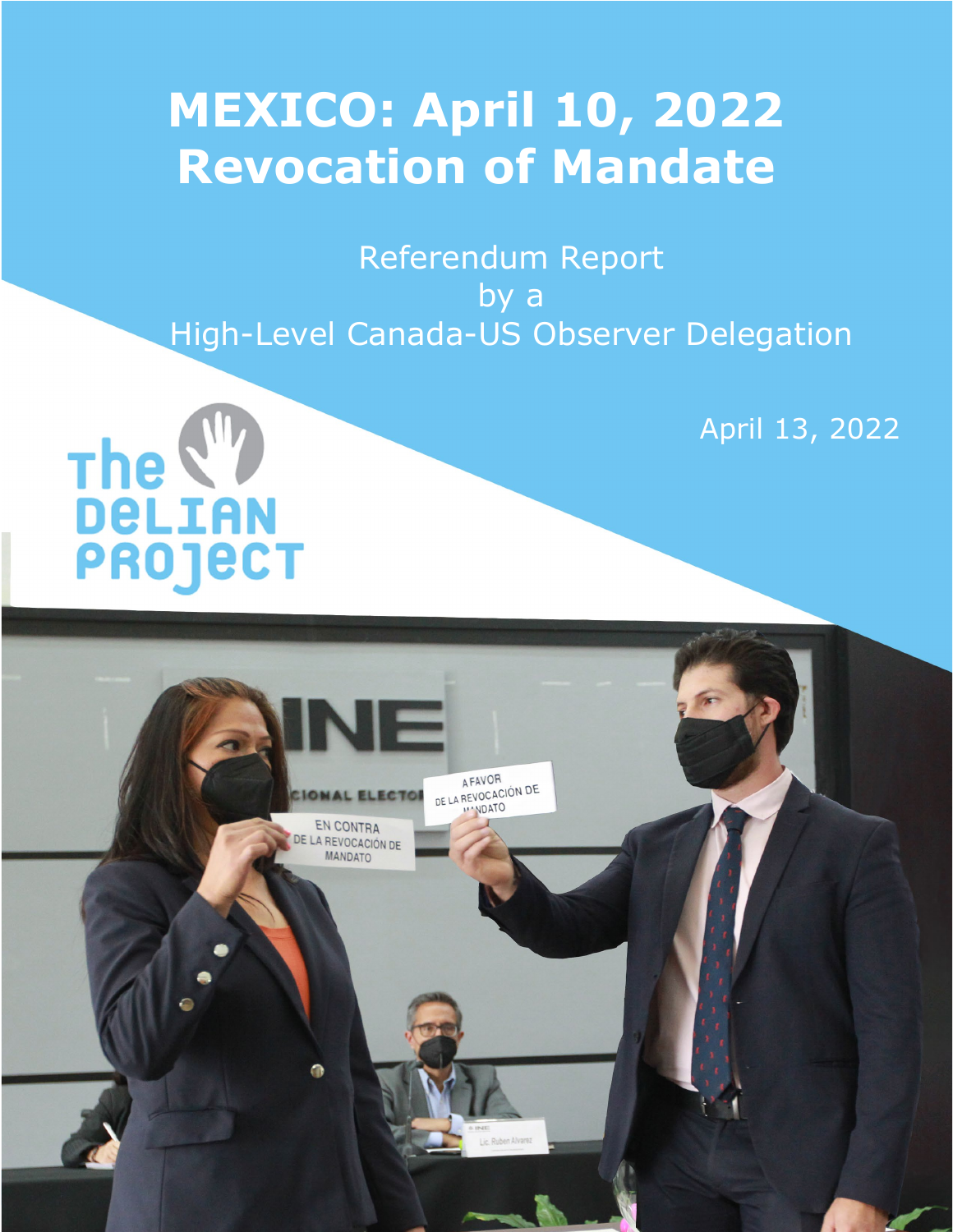# **TABLE OF CONTENTS**

|     | <b>INTRODUCTION</b>                |                                                                       |    |  |  |  |  |  |  |
|-----|------------------------------------|-----------------------------------------------------------------------|----|--|--|--|--|--|--|
| Ш.  | <b>A BRIEF HISTORICAL BACKDROP</b> |                                                                       |    |  |  |  |  |  |  |
| Ш.  |                                    | THE LEGAL UNDERPINNING OF THE REVOCATION OF MANDATE                   |    |  |  |  |  |  |  |
| IV. |                                    | <b>A GENERAL OVERVIEW OF THE REFERENDUM</b>                           | 8  |  |  |  |  |  |  |
|     | 1.                                 | <b>PARTICIPATORY VERSUS REPRESENTATIVE DEMOCRACY</b>                  | 8  |  |  |  |  |  |  |
|     | 2.                                 | THE ROLE OF THE INE                                                   | 8  |  |  |  |  |  |  |
|     | 3.                                 | THE INE FY2022 BUDGET CUT                                             | 9  |  |  |  |  |  |  |
|     | 4.                                 | <b>PETITIONING A REVOCATION OF MANDATE REFERENDUM</b>                 | 11 |  |  |  |  |  |  |
|     | 5.                                 | <b>THE REVOCATION OF MANDATE REFERENDUM</b>                           | 13 |  |  |  |  |  |  |
|     | 6.                                 | <b>THE LITERAL REVOCATION OF A PRESIDENT</b>                          | 14 |  |  |  |  |  |  |
|     | 7.                                 | <b>MISINFORMATION AND FAKE NEWS</b>                                   | 14 |  |  |  |  |  |  |
|     | 8.                                 | <b>LIMITS ON PUBLIC OFFICIALS AND POLITICAL PARTIES</b>               | 14 |  |  |  |  |  |  |
|     | 9.                                 | <b>PUBLIC FORUMS AND INFORMATION OUTREACH BY INE ON REFERENDUM 15</b> |    |  |  |  |  |  |  |
|     | 10.                                | <b>PREPARATIONS FOR ELECTION DAY</b>                                  | 15 |  |  |  |  |  |  |
|     | 11.                                | <b>VOTING IN THE REFERENDUM AMONG MEXICANS ABROAD</b>                 | 16 |  |  |  |  |  |  |
|     | 12.                                | THE ROLE OF THE ELECTORAL TRIBUNAL                                    | 17 |  |  |  |  |  |  |
|     | 13.                                | <b>COMPLAINTS, SANCTIONS, AND VERDICTS</b>                            | 18 |  |  |  |  |  |  |
|     | 14                                 | <b>DEMAGOGUERY AND REPUTATIONAL ATTACKS AGAINST THE INE</b>           | 19 |  |  |  |  |  |  |
|     |                                    | <b>POST-REFERENDUM OBSERVATIONS</b>                                   | 20 |  |  |  |  |  |  |
|     | 1.                                 | <b>POTENTIAL FOR ELECTORAL REFORM</b>                                 | 20 |  |  |  |  |  |  |
|     | 2.                                 | THE RESULTS OF THE REVOCATION OF MANDATE REFERENDUM                   | 20 |  |  |  |  |  |  |
|     | 3.                                 | <b>RECOMMENDATIONS AND CONCLUSION</b>                                 | 25 |  |  |  |  |  |  |

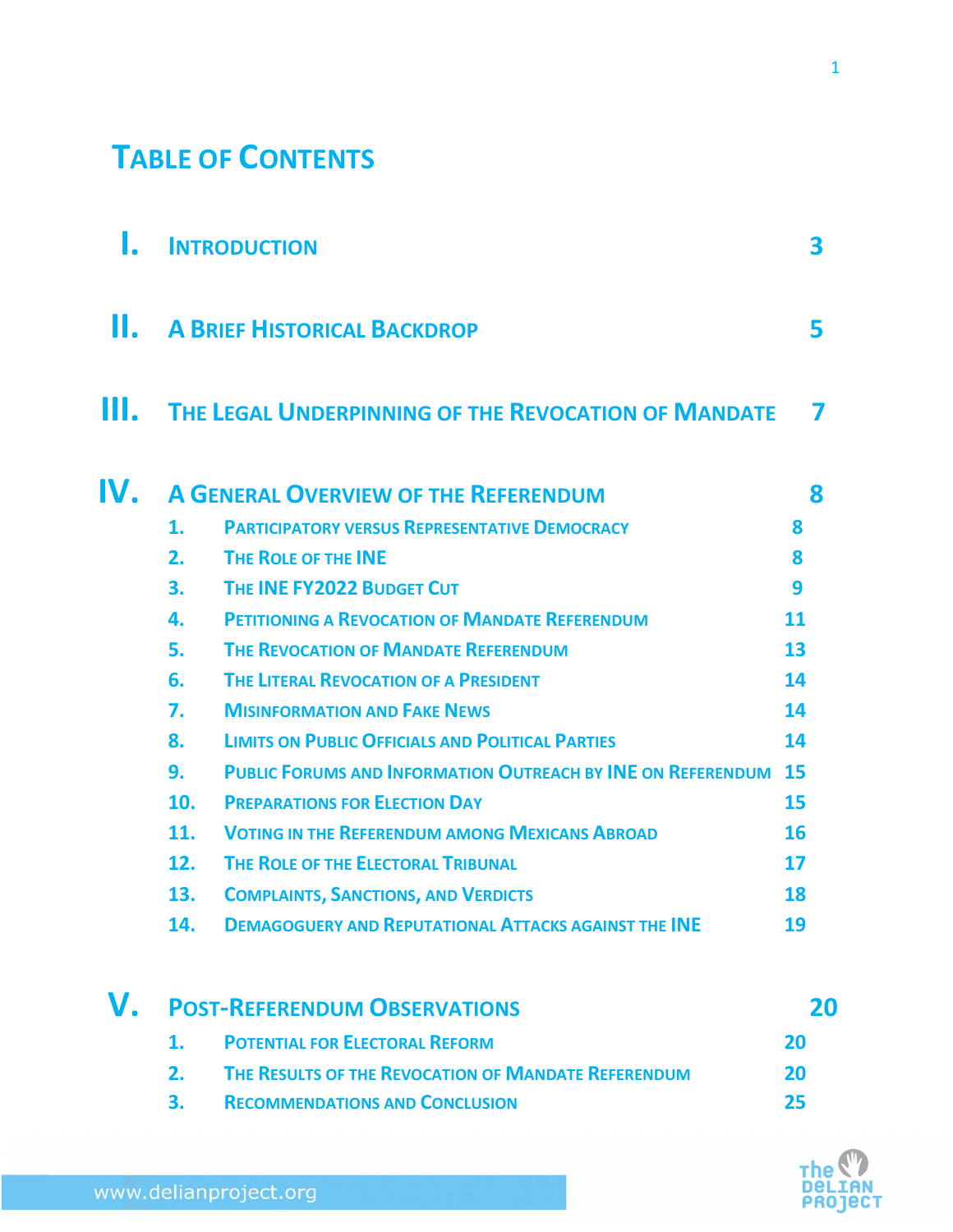### **VI. APPENDIX I 26**

**ELECTORAL TRIBUNAL RULINGS REGARDING THE REVOCATION OF MANDATE PROCESS**

**APPENDIX II** 34

**THE DELIAN PROJECT DELEGATION AGENDA**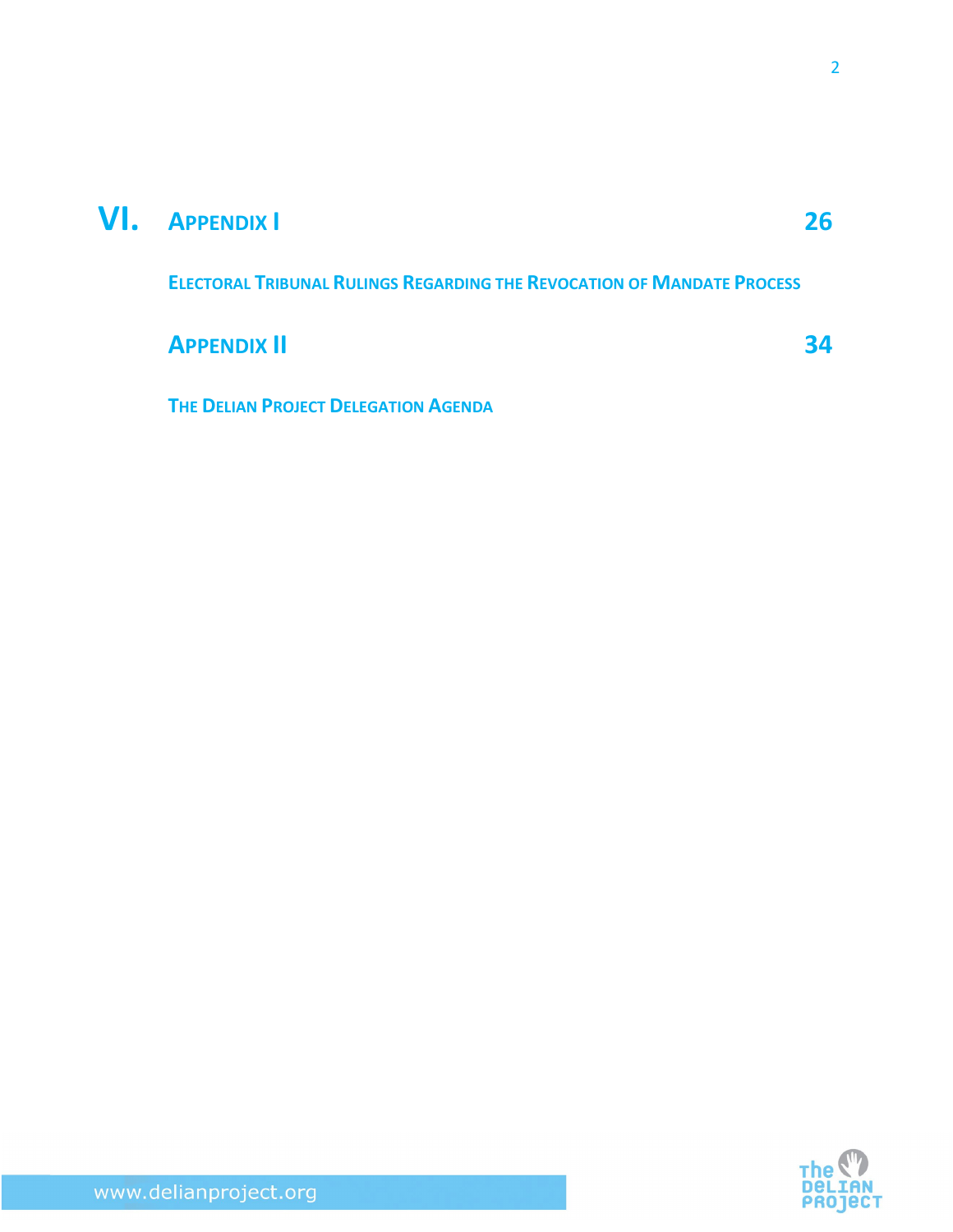### **I. INTRODUCTION**

The Delian Project is a Canadian nongovernmental organization (NGO) dedicated to improving the integrity of the vote count and to instilling public confidence in electoral democracy in jurisdictions throughout the world.

Given its reputation and its expertise in electoral democracy, the Delian Project was invited by Mexico's National Electoral Institute (Instituto Nacional Electoral, INE), along with two international delegations, to accompany and assess Mexico's April 10, 2022, revocation of mandate referendum.

To carry out its mission, the Delian Project assembled the following six-member electoral observation delegation comprising renowned Canadian and US election experts with decades of experience in administering and overseeing elections in their own countries and observing elections internationally. The delegation members have 60 years of cumulative experience observing federal and state-level elections in Mexico.

| <b>Jean-Pierre Kingsley</b>                                                              | <b>John Hollins</b>                                                                                                                                |  |  |
|------------------------------------------------------------------------------------------|----------------------------------------------------------------------------------------------------------------------------------------------------|--|--|
| Former Chief Electoral Officer of<br>Elections Canada                                    | Former Chief Electoral Officer of Elections<br>Ontario, Canada                                                                                     |  |  |
| <b>Ann Ravel</b>                                                                         | <b>Richard W. Soudriette</b>                                                                                                                       |  |  |
| Commission (FEC)                                                                         | Former Chair of the US Federal Electoral Founding President of the International<br>Foundation for Electoral Systems (IFES),<br>Washington, DC     |  |  |
| Laura Villalba                                                                           | <b>Armand Peschard-Sverdrup</b>                                                                                                                    |  |  |
| International elections observer and International elections observer and<br>Policy, LLC | Senior Principal Consultant Politics & Senior Associate (nonresident), Center for<br>Strategic and International Studies (CSIS),<br>Washington, DC |  |  |

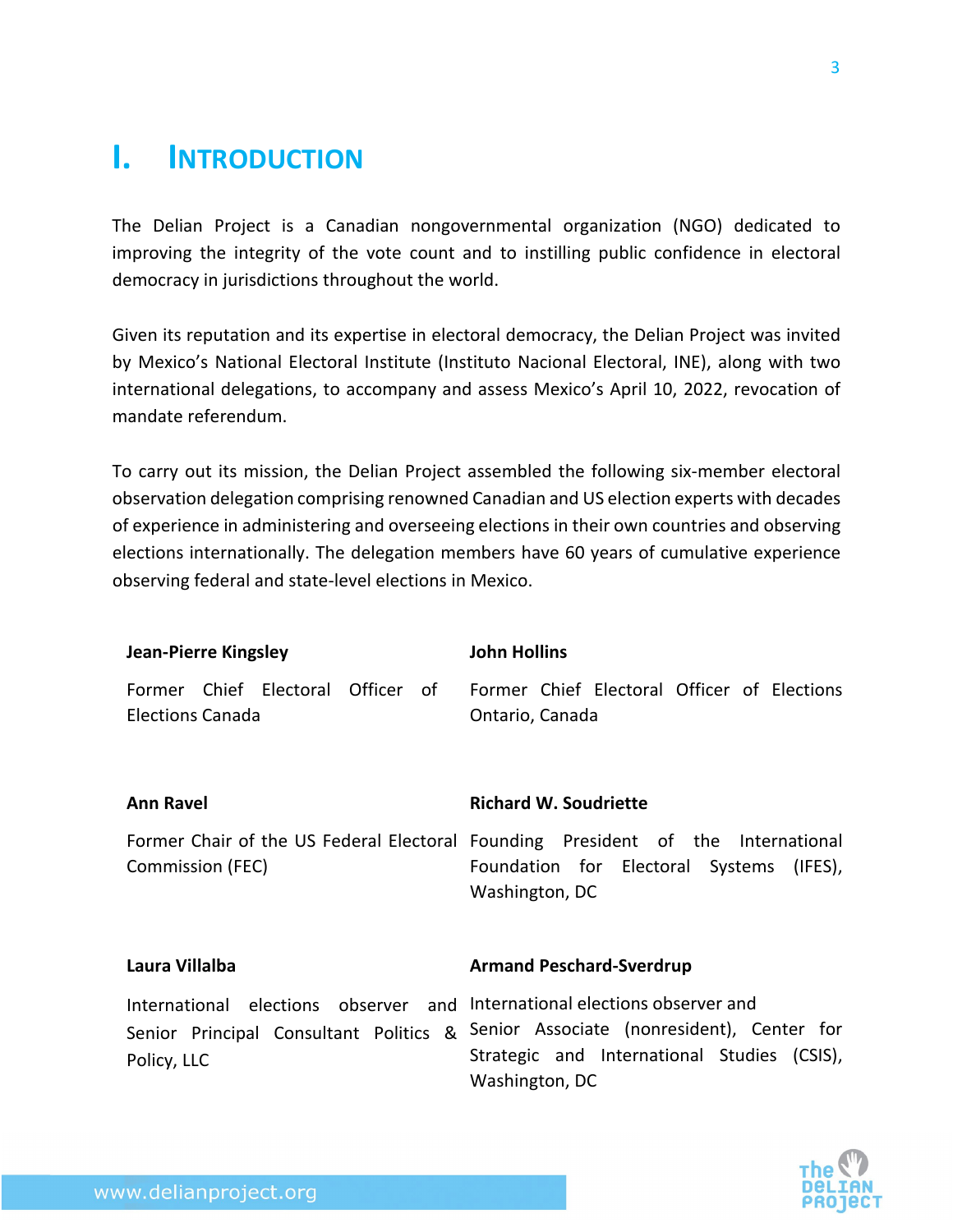The Delian Project and the delegation members participated in this mission voluntarily and at their own expense, from an abiding commitment to uphold electoral democracy in Mexico.

Because of health concerns associated with the COVID-19 pandemic, the delegation conducted a series of virtual interviews during March 28–31, 2022, with officials from the National Electoral Institute (INE), the Superior Chamber of the Electoral Tribunal of the Federal Judiciary (Tribunal Electoral del Poder Judicial de la Federación, TEPJF), representatives from two of the principal political parties, and prominent academics spanning a broad ideological spectrum (see Appendix II for the detailed list of meetings).

The Delian Project delegation was well received by the individuals with whom it met. The delegation is extremely grateful to all the individuals who provided their candid assessments of the ongoing electoral process.

As part of its purview, the delegation has been accredited by the INE, as designated foreign visitors (*visitantes extranjero*) or special guests (*invitados especiales*) to attend and oversee the April 10, 2022, revocation of mandate process.



4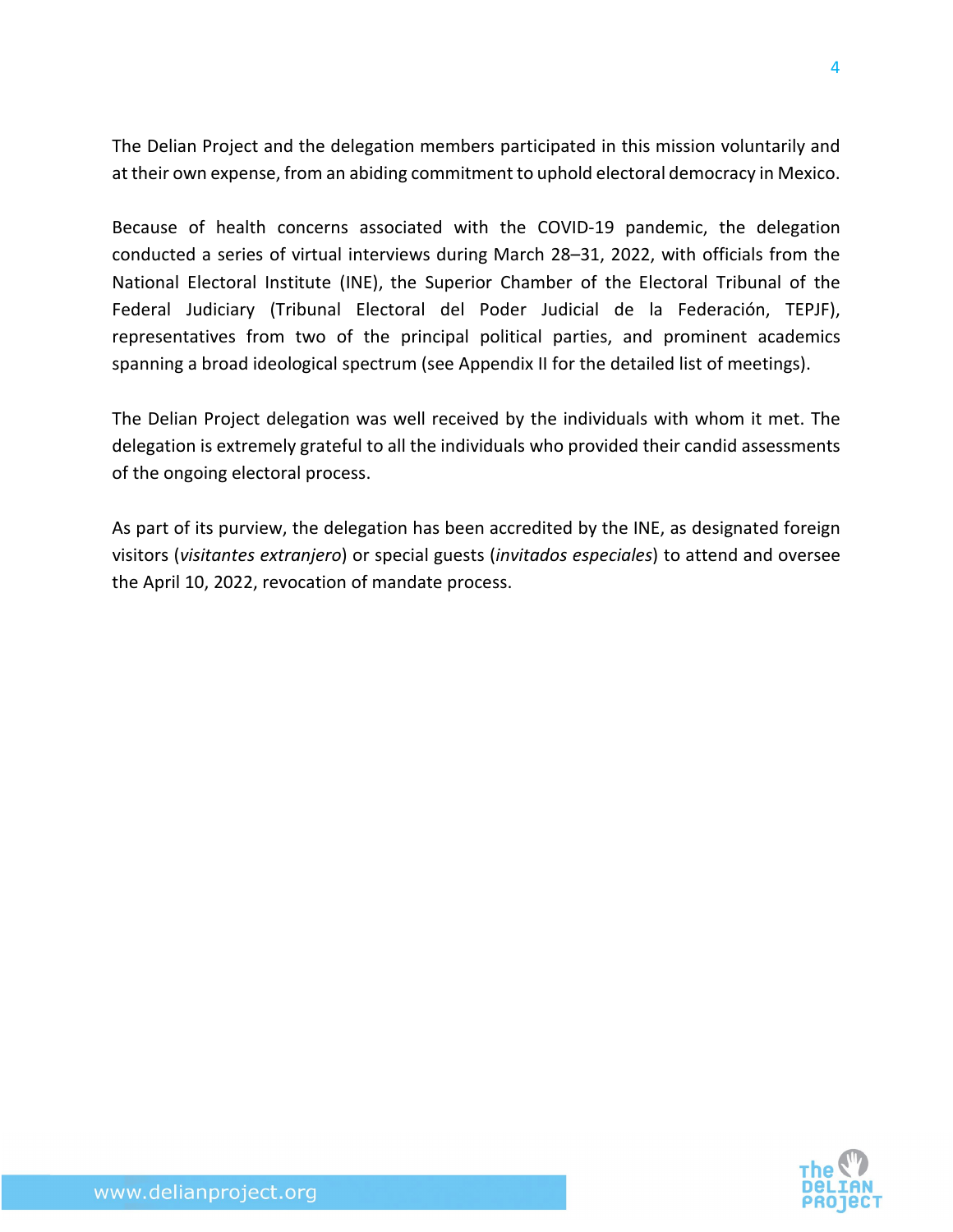### **II. A BRIEF HISTORICAL BACKDROP**

On April 10, 2022, Mexico will be conducting the first-ever recall referendum to determine whether the president of Mexico's mandate should be revoked.

While the concept of revocation of mandate was introduced to strengthen the principles of participatory democracy—in which citizens are empowered to make political decisions, and in this case determine whether the president of Mexico should finish out his remaining term in office—this new and unprecedented mechanism diverges from certain long-standing principles of the Mexican Constitution.

Since 1917, after Mexico suffered 31 years of dictatorial rule under General Porfirio Díaz (1876–1911), the Mexican Constitution has prohibited the reelection of a president.

Since 1927, the Constitution has also stipulated that the presidential term be limited to six years without the possibility of reelection.

Thus, the constitutional amendment of December 20, 2019, allowing revocation of the mandate, 92 years after the Mexican Constitution of 1927 unequivocally stipulated a six-year presidential term, injects an element of uncertainty into the political landscape.

Given Mexico's current political environment, which comprises

- a popular president;
- a centre-right political opposition;
- a highly charged and polarized political environment;
- **E** misinformation appearing to have become a new "political currency"; and
- **•** political attacks intended to discredit the National Electoral Institute (INE), the entity responsible for ensuring that elections and the revocation of mandate referendum are administered freely and fairly;

Thus, the revocation of mandate has introduced an element of confusion among the Mexican electorate, leading to speculation on the reasons for this unprecedented formal public consultation, based on the fact that the revocation of mandate has been initiated by President Andrés Manuel López Obrador (2018–2024) through a Constitutional amendment.

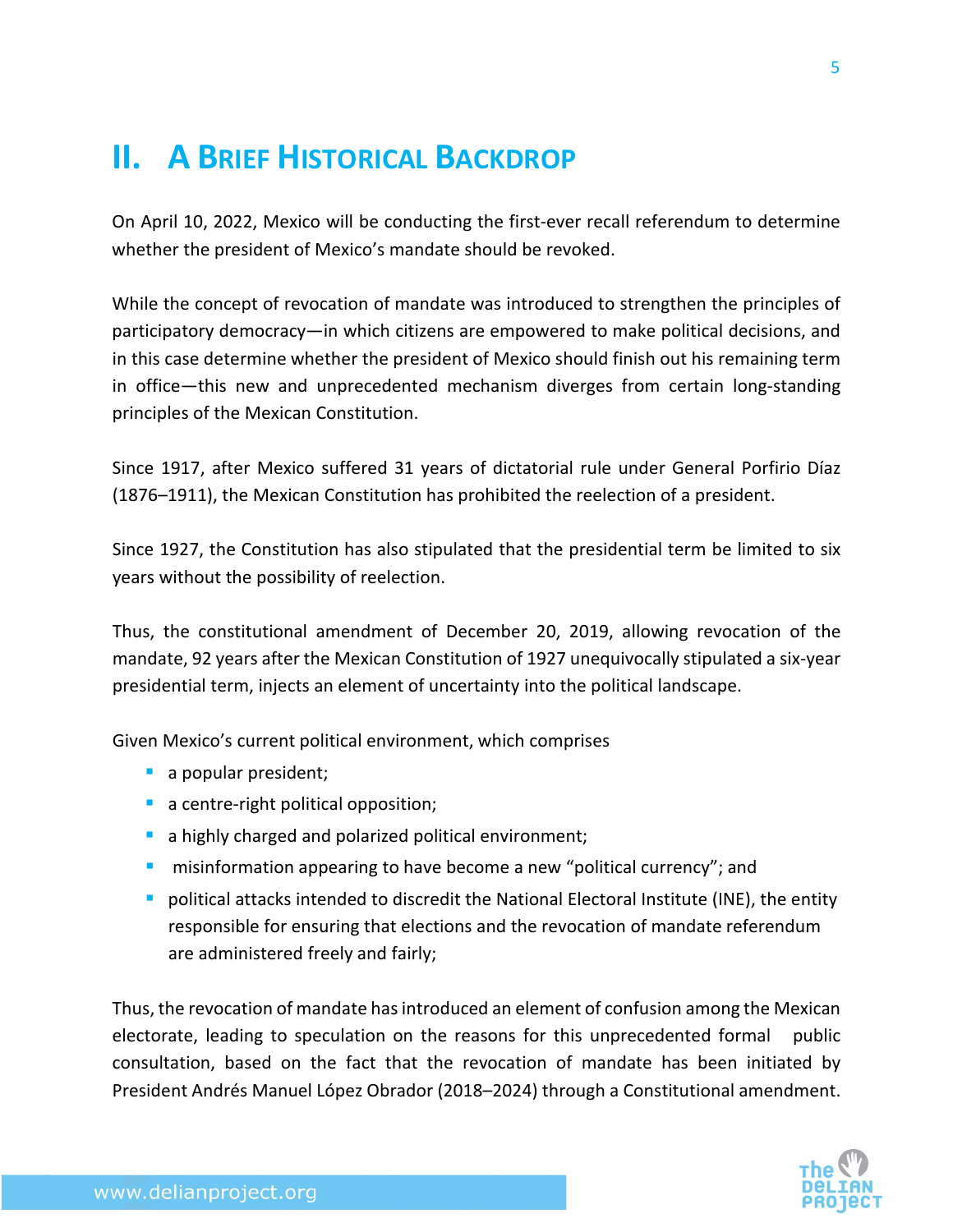The president and the ruling National Regeneration Movement Party (Movimiento de Regeneracion Nacional, MORENA) contend that the objective of the revocation of mandate is to strengthen participatory democracy.

For its part, the political opposition argues that, in a best case scenario, the true intention of the revocation of mandate is to boost the president and MORENA's popularity in the run-up to the June 5, 2022, state-level elections (see Table 1 below):

|    | <b>STATE</b>   | <b>GOVERNORSHIP</b> | <b>STATE</b><br><b>LEGISLATURE</b> | <b>MAYORSHIPS</b> |
|----|----------------|---------------------|------------------------------------|-------------------|
| 1. | Aguascalientes |                     |                                    |                   |
| 2. | Durango        |                     |                                    | $\sqrt{(39)}$     |
| 3. | Hidalgo        |                     |                                    |                   |
| 4. | Oaxaca         |                     |                                    |                   |
| 5. | Quintana Roo   |                     |                                    |                   |
| 6. | Tamaulipas     |                     |                                    |                   |

**TABLE 1 2022 STATE- AND MUNICIPAL-LEVEL ELECTIONS**

 *Source:* INE 2022.

The opposition also argues the revocation of mandate process could be an effort to discredit the INE, by introducing a major electoral reform soon after April 10, 2022, which attempts to undermine the INE—one of the most highly respected institutions according to Mexican public opinion polls.

Some have expressed the concern that this referendum could serve as a precedent for the presidency, as was the case in Venezuela in 2004 and Bolivia in 2008.

Electoral democracy and its institutions have come under attack globally, as political leaders and parties seek to consolidate their political control.

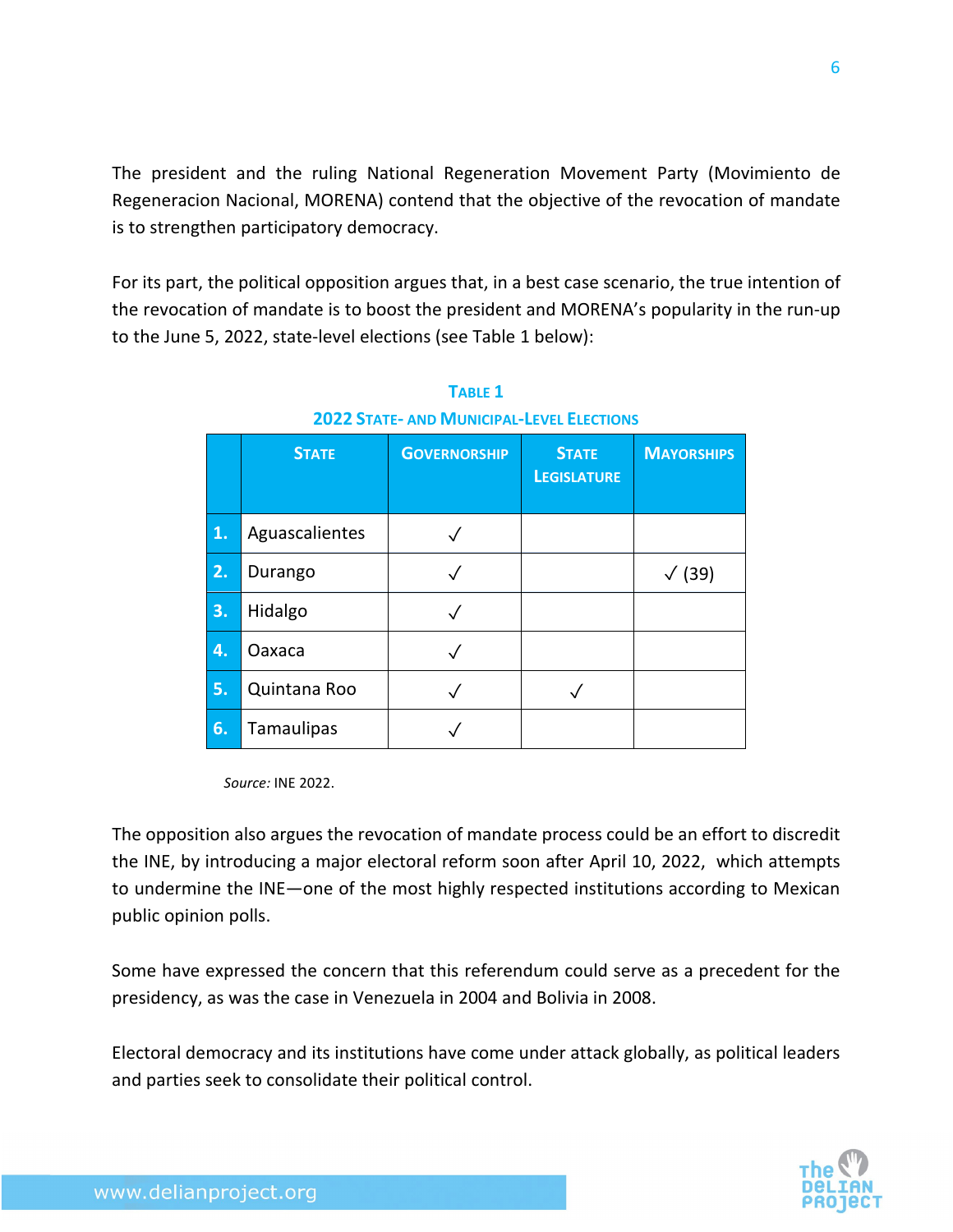# **III. THE LEGAL UNDERPINNING OF THE REVOCATION OF MANDATE**

The Mexican Constitution was amended on December 20, 2019, to introduce the concept of the revocation of mandate into the Constitution via Articles 35, 41 and 84.

Article 35, Section IX.7 also instructs Congress to issue a regulatory framework to regulate the revocation of mandate process, which Congress has done by issuing the Federal Law on the Revocation of Mandate.

The Federal Law on the Revocation of Mandate, comprising 61 articles, was enacted on September 14, 2021, and provides the regulatory framework that details how the revocation of mandate referendum is to be administered.

It is worth noting that the constitutionality of Articles 59 and 61 of the Federal Law on the Revocation of Mandate were challenged by members of the Chamber of Deputies (151/2021).

On February 3, 2022, the Supreme Court issued its ruling, ratifying their unconstitutionality. It acknowledged some of the legal gaps in the law pertaining to sanctions and instructed Congress to legislate accordingly.

However, in order not to disrupt the ongoing revocation of mandate process, the Supreme Court stipulated its ruling would go into effect on December 15, 2022.

Throughout this report we will cite the applicable articles of either the Constitution or the Federal Law on the Revocation of Mandate.

In accordance with Article 40 of the Federal Law on the Revocation of Mandate, the procedural organization of the revocation of mandate referendum is to be governed under the General Law of Electoral Institutions and Procedures (Ley General de Instituciones y Procedimientos Electorales), specifically, Book III Title. This section of the General Law of Electoral Institutions and Procedures spells out procedural aspects by which the INE and the Local Electoral Authorities (Organismo Publicos Locales Electorales, OPLE) must abide.

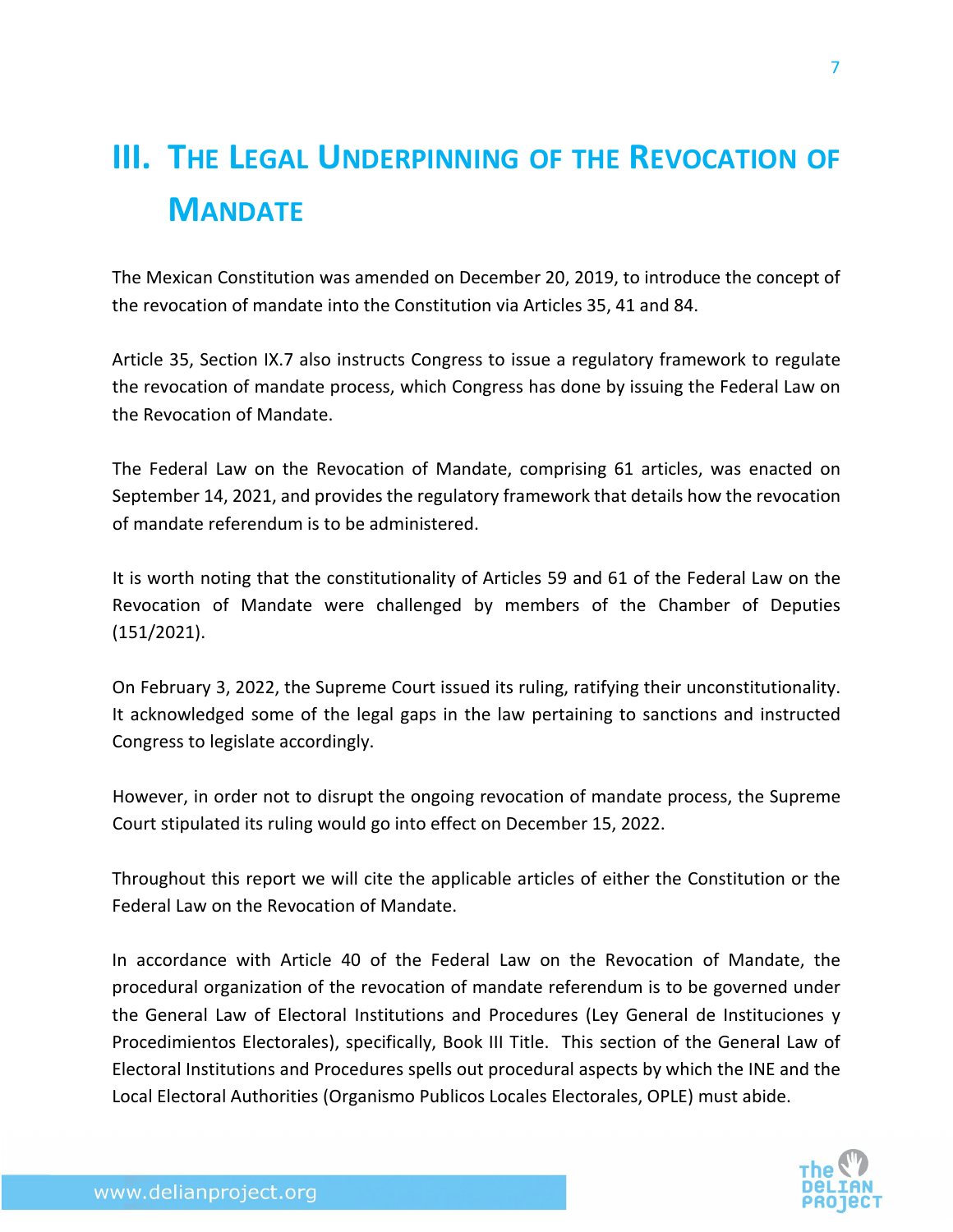### **IV. A GENERAL OVERVIEW OF THE REFERENDUM**

#### 1. Participatory versus Representative Democracy

From the outset of the political debate, the president of Mexico has framed the revocation of mandate as a mechanism aimed atstrengthening the principle of participatory democracy, while contending that representative democracy is a system that caters to partisan interests.

It is under this premise that the president has lodged attacks against the INE and more particularly its president and councillors, an institution that has promoted various electoral reforms aimed at strengthening the integrity of the electoral process, to ensure that elections are free and fair. The INE is one of the most highly regarded institutions in Mexico and internationally for its level of professionalism, independence and impartiality, as evidenced by the plurality in election outcomes at the federal, state, and municipal levels. The exceptional performance of the INE, and initially the IFE, has benefitted Mexicans in their expressed wish and commitment for true democracy.

#### 2. The Role of the INE in the Referendum

The Instituto National Electoral is directly responsible for overseeing all aspects of the revocation of mandate process, from the initial revocation of mandate petition process which collects the required number of signatures to justify the referendum—to the organization and administration of the actual revocation of mandate referendum, and the tally of the referendum vote count (Article 35, Section XI.5 and Article 41, Section V B of the Constitution).

The INE is also responsible for monitoring the process and, where appropriate, issuing sanctions for the violation of the Federal Law on the Revocation of Mandate or the General Law of Electoral Institutions and Procedures. INE decisions or sanctions may, however, be challenged before the Superior Chamber of the Electoral Tribunal of the Federal Judiciary (Electoral Tribunal [TEPJF]) (Article 61 of the Federal Law on the Revocation of Mandate).

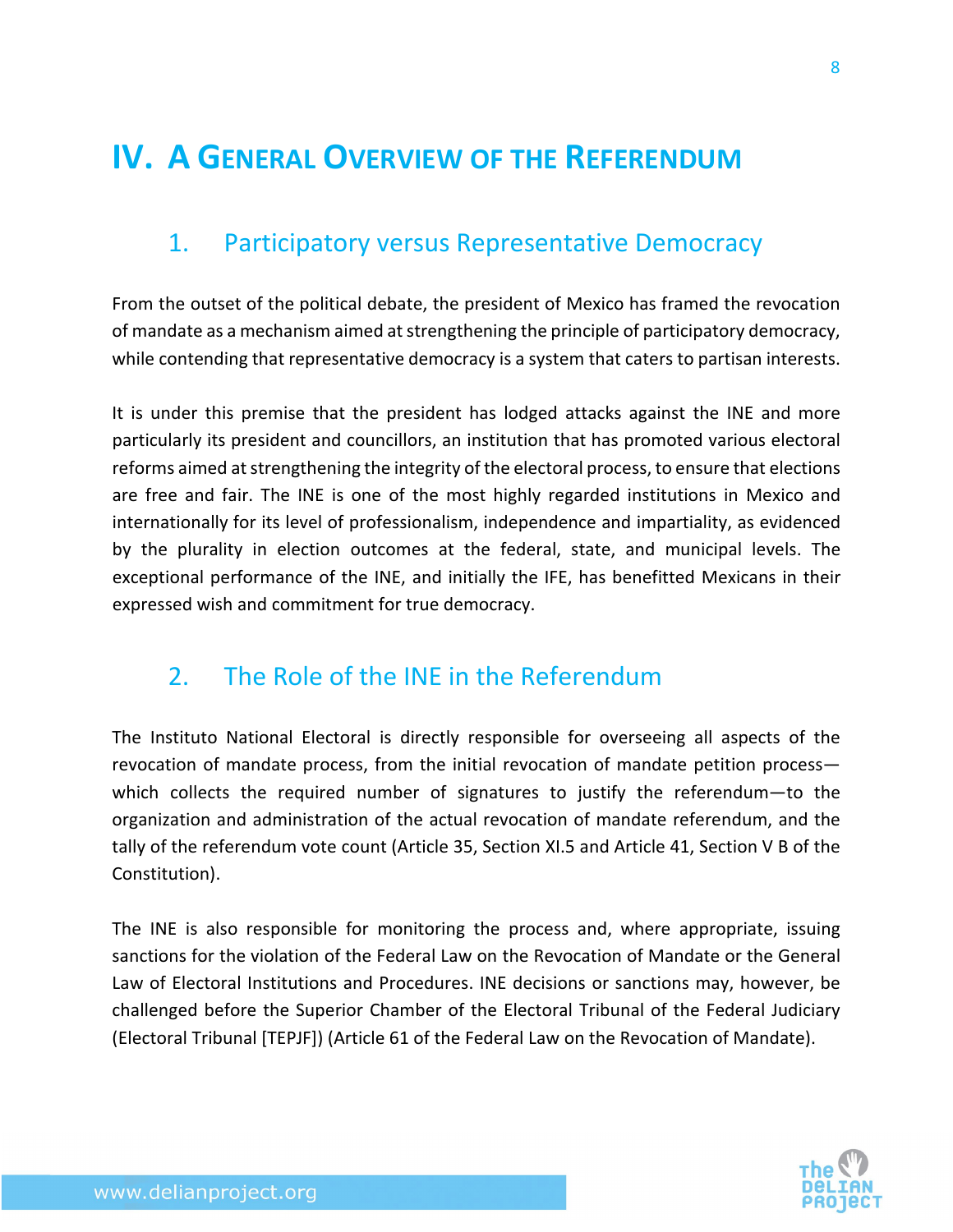The INE is to issue the results of the revocation of mandate referendum, which may then be challenged before the Federal Electoral Tribunal, in accordance with Article 41, Section VI, as well as Article 99, Section III of the Constitution.

#### 3. INE FY2022 Budget Cut

In August 2021 the INE submitted to the Chamber of Deputies its proposed itemized general budget for FY2022. On November 2021, the Chamber of Deputies, in which the MORENA Party has a simple majority, approved the FY2022 budget but significantly reduced the proposed budget for the revocation of mandate referendum (see Table 2).

The Chamber of Deputies combined the budget line items for the revocation of mandate referendum and popular consultation and reduced their combined budget of Mex\$5,743,573,799 to Mex\$830,573,799—an 85.5 percent reduction from INE's proposed budget.

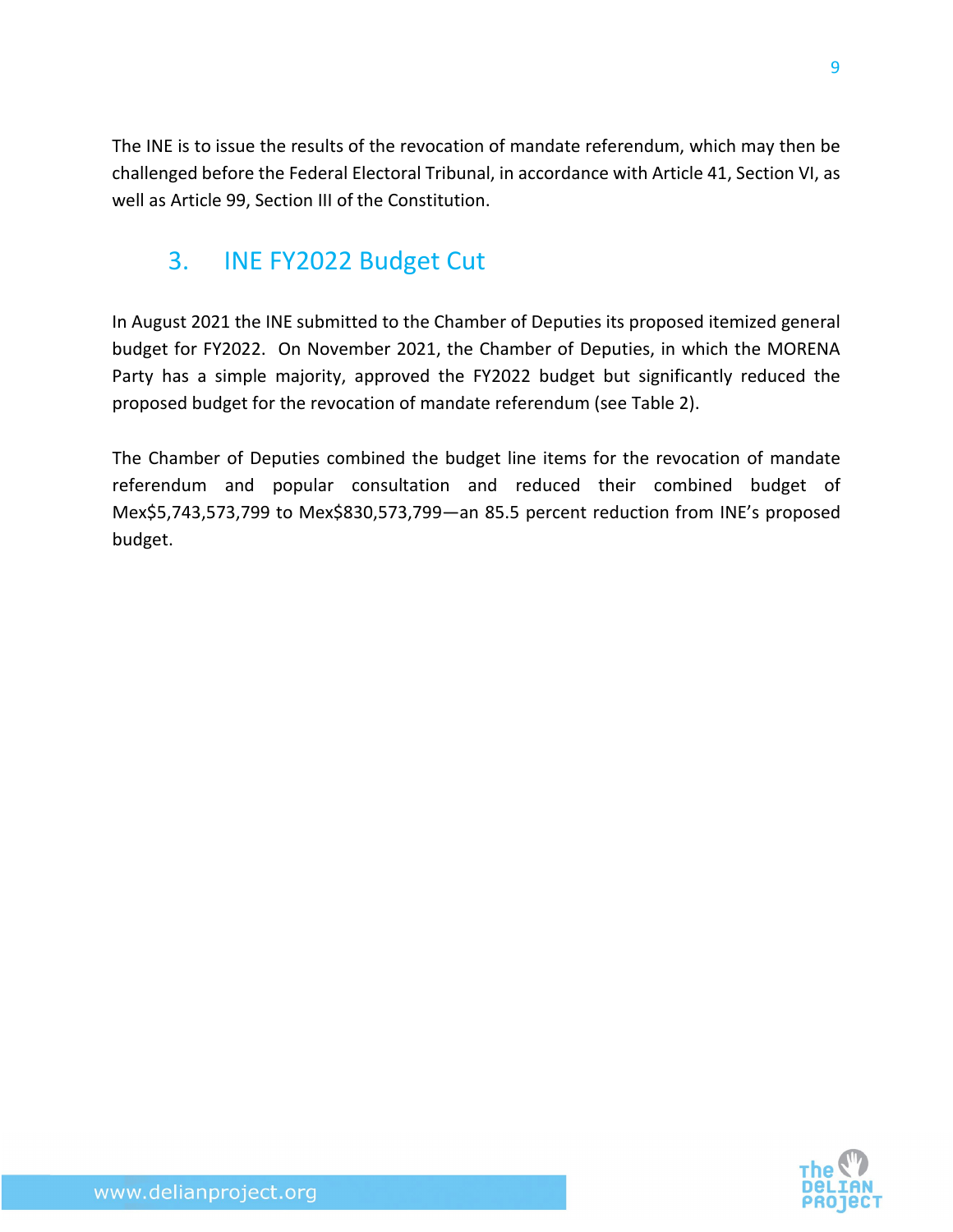#### **TABLE 2**

#### **FY2022 BUDGET PROPOSED BY THE INE AND APPROVED BY CONGRESS**

**(***MEX\$, MILLIONS***)** 

|                                                                                           | <b>Proposed by</b><br><b>INE</b> | <b>Approved by</b><br><b>Congress</b> | Percentage<br><b>difference</b> |
|-------------------------------------------------------------------------------------------|----------------------------------|---------------------------------------|---------------------------------|
| <b>Base budget</b>                                                                        | 11,225,455.783                   |                                       |                                 |
| Institutional project portfolio                                                           | 1,858,712,686                    |                                       |                                 |
| Organize state- and municipal-level elections                                             | 885,902,408                      |                                       |                                 |
| Organize federal elections                                                                | 7,278,929                        |                                       |                                 |
| Strengthen democratic culture, gender equality, and<br>inclusion                          | 98,029,228                       |                                       |                                 |
| Strengthen the management and administrative and<br>cultural evaluation of public service | 472,365,662                      |                                       |                                 |
| Strengthen the mechanisms for updating the<br>registration processes                      | 240,646,118                      |                                       |                                 |
| Strengthen access to information and personal data<br>protection                          | 37.424,463                       |                                       |                                 |
| Strengthen equity and legality in the political party<br>system                           | 106,252,682                      |                                       |                                 |
| Coordinate the national electoral system                                                  | 10,813,196                       |                                       |                                 |
| Subtotal                                                                                  | 13,084,168,469                   |                                       |                                 |
| <b>Revocation of mandate referendum</b>                                                   | 3,830,448,091                    |                                       |                                 |
| Popular consultation                                                                      | 1,913,125,708                    | 830,573,799                           | $-85.5$                         |
| <b>Subtotal</b>                                                                           | 5,743,573,799                    |                                       |                                 |
| <b>Total</b>                                                                              | 18,827,742,268                   | 13,914,742,268                        | $-26.1$                         |

*Source*: INE, Revocation of Mandate presentation, March 2022.

The INE and political opposition parties voiced concerns over the drastic budget cut for the revocation of mandate referendum, as well as the impact the cut will have on the INE's ability to organize the recall referendum with the same level of efficacy and integrity as it has all other electoral processes for which it is responsible. This is particularly concerning given that this is the first-ever revocation of mandate referendum and a referendum that could conceivably mandate the resignation of a democratically elected president.

10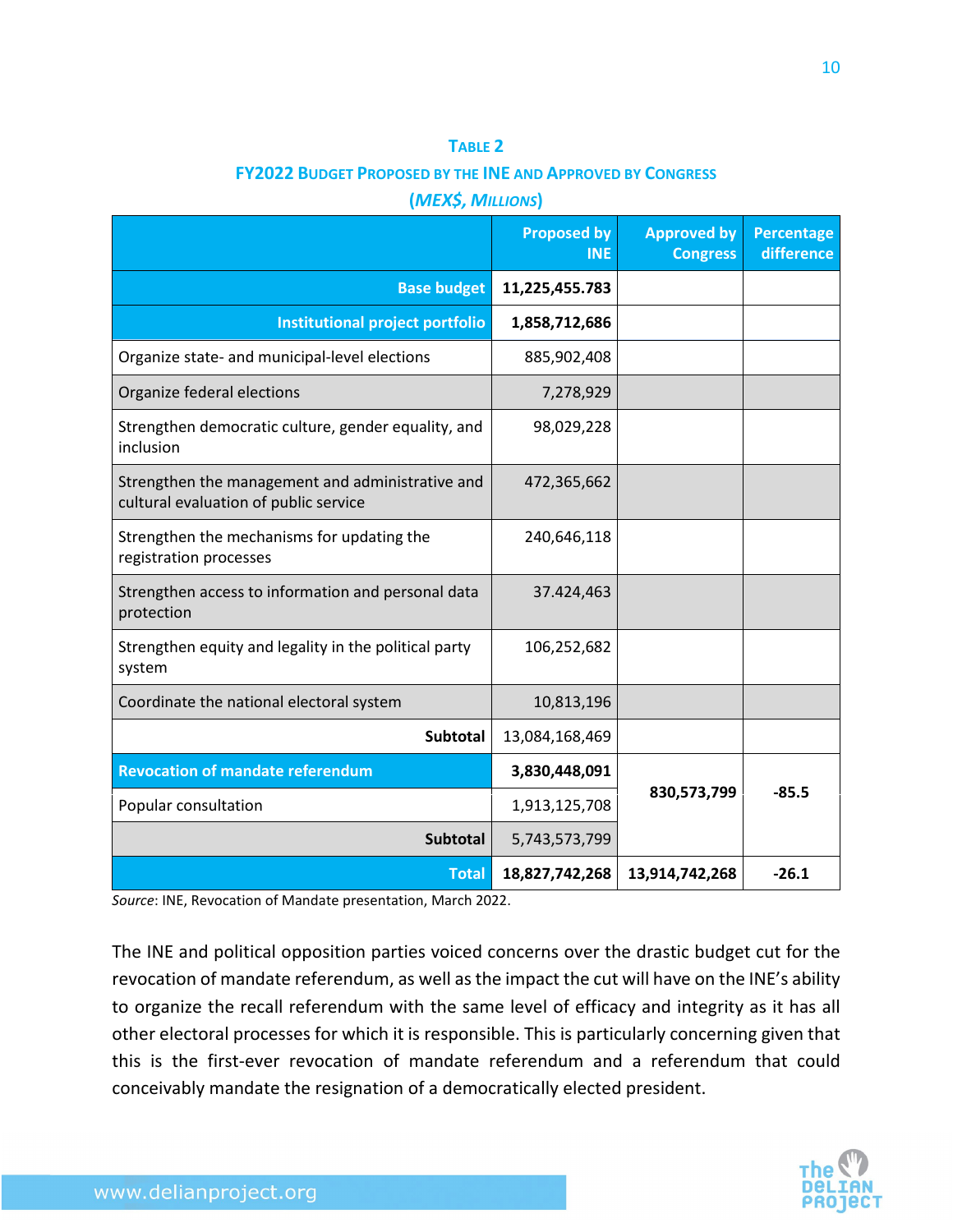The INE is under added pressure given that Article 41 of the Federal Law on the Revocation of Mandate stipulates that the INE must set up the same number of polling stations as in the previous election, but also take into account any requisite adjustments in accordance with the Voter Registry (*Lista Nominal*), which continues to grow.

As justification for the budget cuts, the MORENA senator interviewed by the Delian Project delegation highlighted the state of the economy and the need for budgetary austerity measures, as implemented across the federal government. The senator alluded to the inflated INE budget, and particularly the salaries of the INE councillors compared to the salary of the president of Mexico, as further rationales for the drastic budget cutback.

However, if one analyzes the budget cutbacks approved by the MORENA bloc in the Chamber of Deputies, it is clear that the cuts are targeted towards the revocation of mandate referendum, and not the overall INE budget.

Ultimately, the INE was forced to save Mex\$227.1 million as well as redirect Mex\$445.4 million from other areas and reallocate these amounts towards the revocation of mandate referendum, which added to the appropriation of Mex\$830.5 million, increased the revocation of mandate budget total to Mex\$1,503 million. Yet, the amount still falls short of the INE proposed budget amount.

The fact that it appears paradoxical for a president to advocate for his or her own revocation of mandate referendum, and for the president's own party to then drastically cut the budget for said referendum, has contributed to the confusion and suspicion over the revocation of mandate referendum.

### 4. Petitioning a Revocation of Mandate Referendum

In order to hold a revocation of mandate referendum, it must be petitioned by citizens before the National Electoral Institute, specifically, by at least 3 percent of those registered on the Voter Registry. To ensure geographical representation, the Federal Law on the Revocation of Mandate calls for the signatures of at least 3 percent of the Voter Registry in at least 17 of Mexico's 32 states, including Mexico City (Article 35, Section IX.1 of the Constitution).

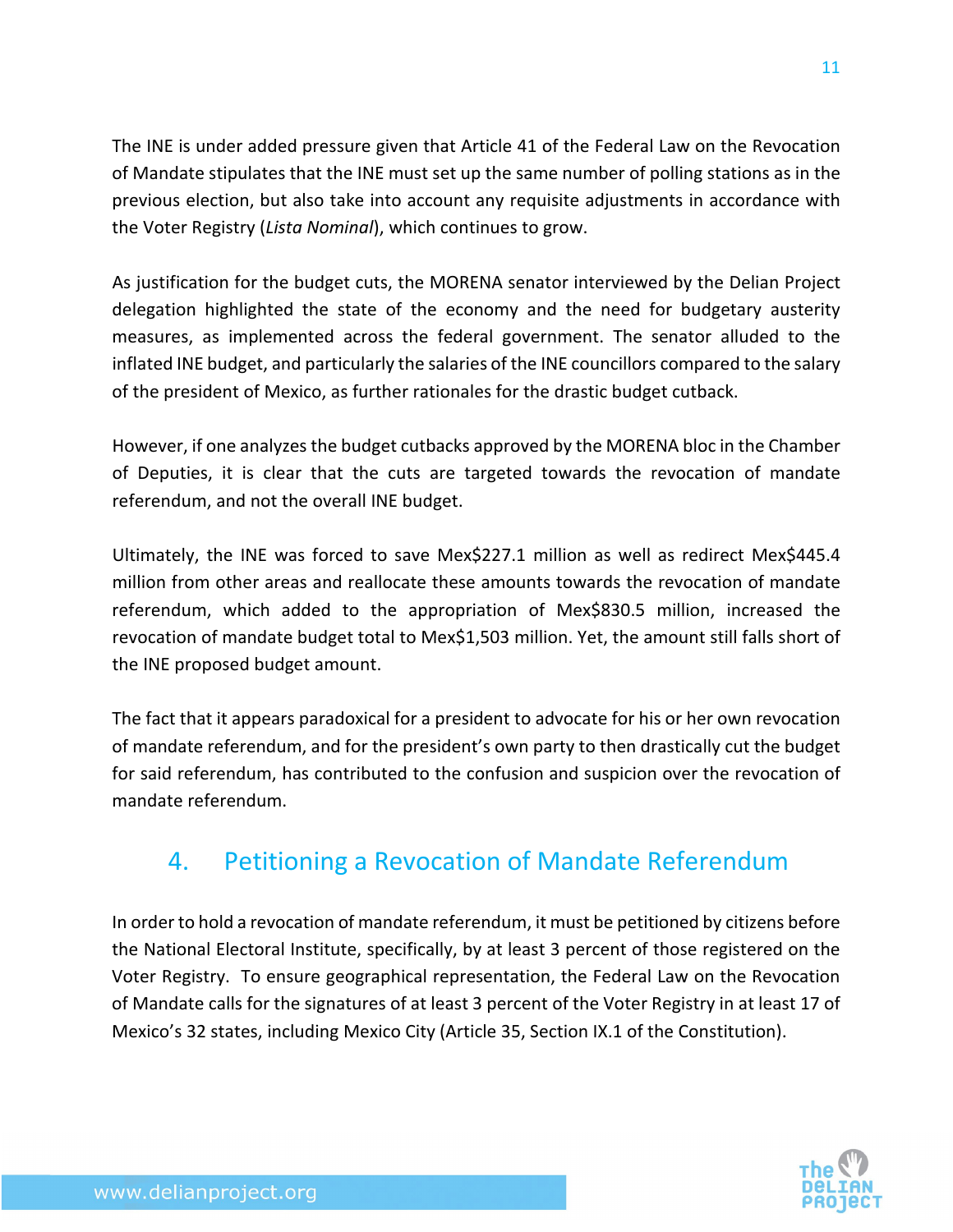In exercising their political right to directly participate in the revocation of mandate petition process, citizens may carry out acts aimed at obtaining citizen support for obtaining the necessary signatures to accompany the petition (Article 13 of the Federal Law on the Revocation of Mandate).

The Federal Law on the Revocation of Mandate permits political parties to promote citizen participation in the mandate revocation process. However, it also calls on political parties to refrain from applying resources derived from public and private financing to carry out their activities to influence the preferences of citizens (Article 32 of the Federal Law on the Revocation of Mandate)

Some individuals interviewed by the Delian Project delegation expressed concerns that the spirit of the term "citizen" may have been violated by the efforts of partisan associations / nongovernmental organizations in "getting out the signatures."

The official INE-issued petition forms that collect the requisite signatures require the full name, voter ID number, and the signature or fingerprint of the petitioner.

Within 30 days of receiving the petition, the INE must verify that the request meets the aforementioned requirements and immediately issue the call for the process for revocation of mandate referendum (Article 35, Section XI.1 of the Constitution).

The revocation of mandate may only be petitioned once during a the six-year presidential term, and the petition must take place within the three months after the conclusion of the third year of a president's term in office (Article 35, Section XI.1 of the Constitution).

The use of public resources for the collection of signatures is prohibited, as is promotion or propaganda related to the processes of revocation of mandate. As illustrated in subsection 13. Complaints, Sanctions, and Verdicts, there were numerous complaints filed before the Electoral Tribunal of the Federal Judiciary (Electoral Tribunal or TEPJF) claiming use of public resources and governmental propaganda in the revocation of mandate process.

The INE and the Local Electoral Authorities (Organismo Publicos Locales Electorales, OPLE), are the only institutions in charge of promoting citizen participation. The promotion must be objective, impartial, and for informational purposes (Article 35, Section XI.7 of the Constitution).

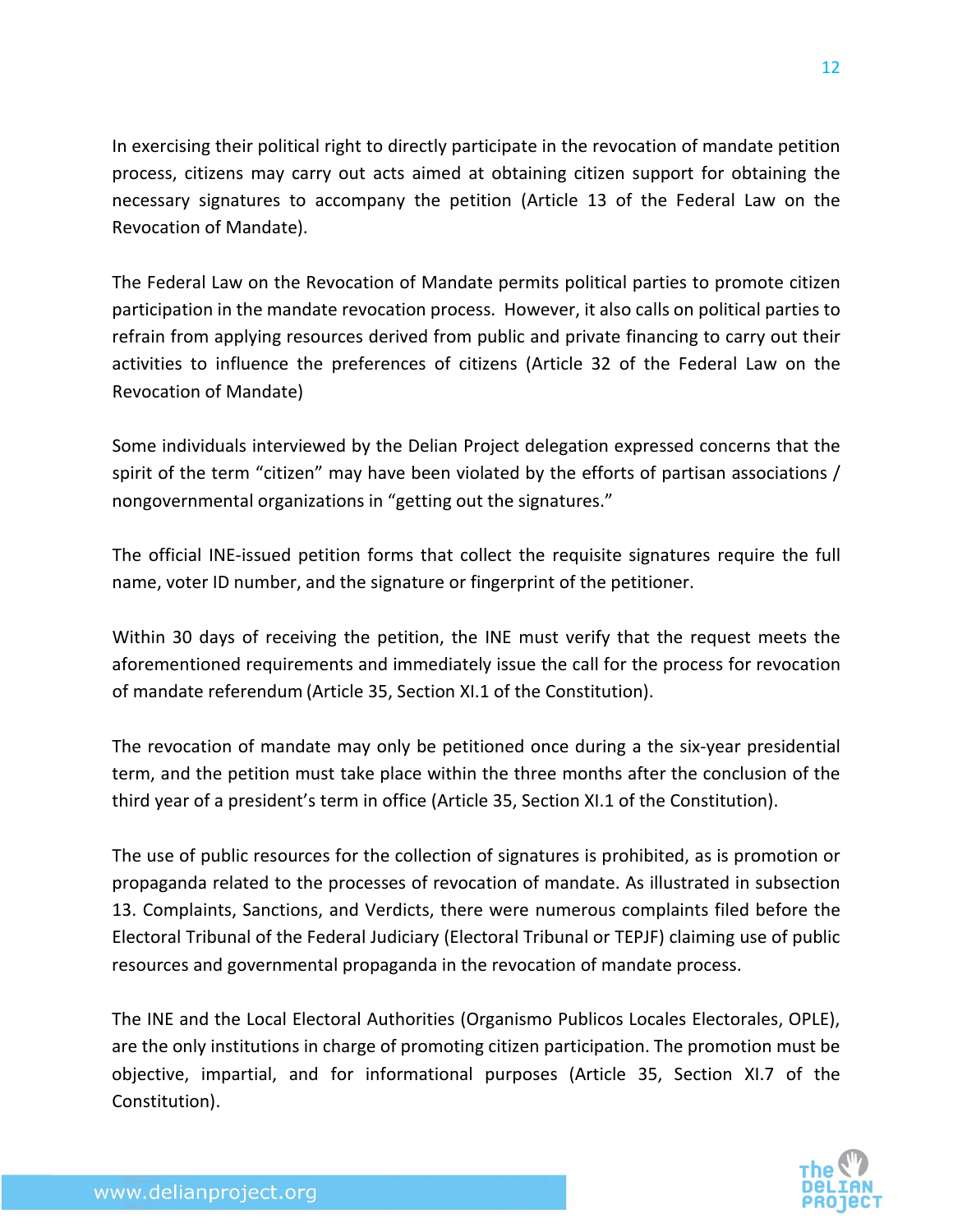As of October 15, 2021, the Voter Registry contained 91,940,907 registered voters. Under the mandated 3 percent requirement, the petition required a minimum of 2,758,227 signatures.

Ultimately, the petition process for the revocation of mandate obtained a total of 3,451,843 valid signatures or 3.75 percent of those registered on the Voter Registry.

The 3 percent threshold was obtained in 25 of Mexican states, exceptions were Coahuila, Durango, Guanajuato, Jalisco, Nuevo León, Puebla, and Queretaro, which are bastions of the political opposition.

Of all the signatures, the INE encountered inconsistencies in 296,980 (8.6 percent of the petitions). The inconsistencies ranged from invalid IDs, invalid or no signatures, and invalid photographs.

### 5. The Revocation of Mandate Referendum

The revocation of mandate referendum must be carried out through a free, direct, and secret vote of registered citizens on the Sunday following the 90 days after the petition process has been completed and ratified and on a date that does not overlap with any federal, state, or municipal elections (Article 35, Section XI.3 of the Constitution).

That question to be posed as part of the revocation of mandate referendum is the following:

*Do you agree that (name), President of the United Mexican States, have his mandate revoked due to loss of confidence or remain in the Presidency of the Republic until the end of the term?*



That his mandate be revoked for loss of confidence.



That he continue as President of the Republic.

This question was agreed upon by the political forces in both the Chamber of Deputies and the Senate and ultimately included in the Federal Law on the Revocation of Mandate (Article 19 V).

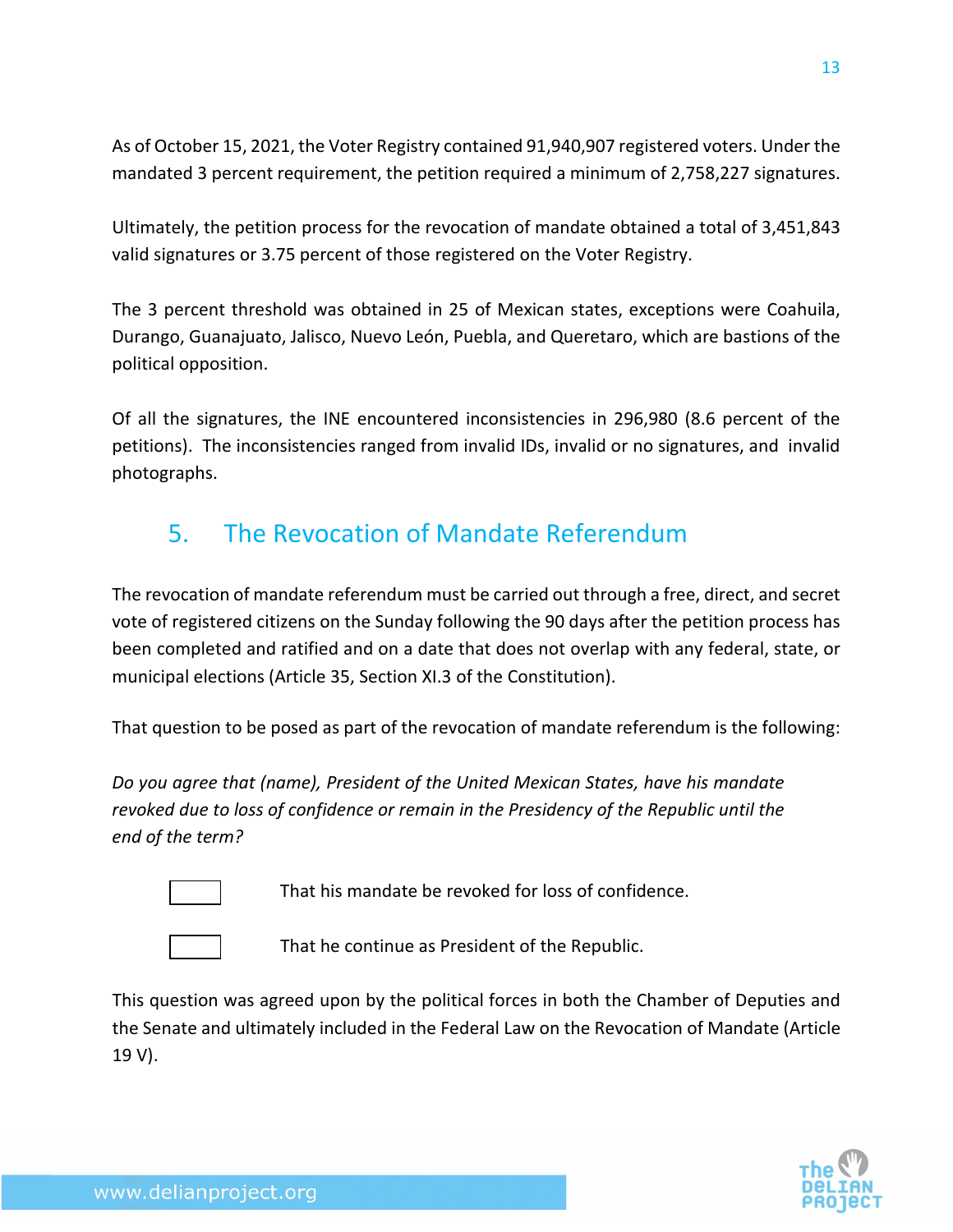For the mandated revocation process to be legally binding, there must be participation of at least 40 percent of the persons registered in the Voter Registry, which amounts to 36 million people. The revocation of mandate will only proceed by an absolute majority (Article 35, Section XI.3 of the Constitution and Article 58 of the Federal Law on the Revocation of Mandate).

A MORENA senator interviewed by the Delian Project delegation for its report expressed a preference for the 40 percent threshold to be lower.

### 6. The Literal Revocation of a President

If the president's mandate is revoked via the referendum, the president of the Mexican Congress will temporarily assume the presidency for a period of no more than 30 days, by which time Congress must appoint someone to assume the presidency for the remainder of the term, which concludes on October 1, 2024 (Article 84 of the Constitution).

### 7. Misinformation and Fake News

The INE will carry out the monitoring of print and electronic media and press to guarantee fairness in the information, public opinion, and dissemination spaces assigned to the discussion of the revocation of the mandate.

### 8. Limits on Public Officials and Political Parties

To ensure a free-and-fair revocation of mandate process, the Federal Law on the Revocation of Mandate prohibits the following:

- **The media dissemination of all government propaganda. The only exceptions are any** public service announcements related to education, health, or necessary emergency preparedness (*protección civil*).
- **The use of public resources for the collection of signatures, or for purposes of** promotion and propaganda related to the revocation of mandate processes.

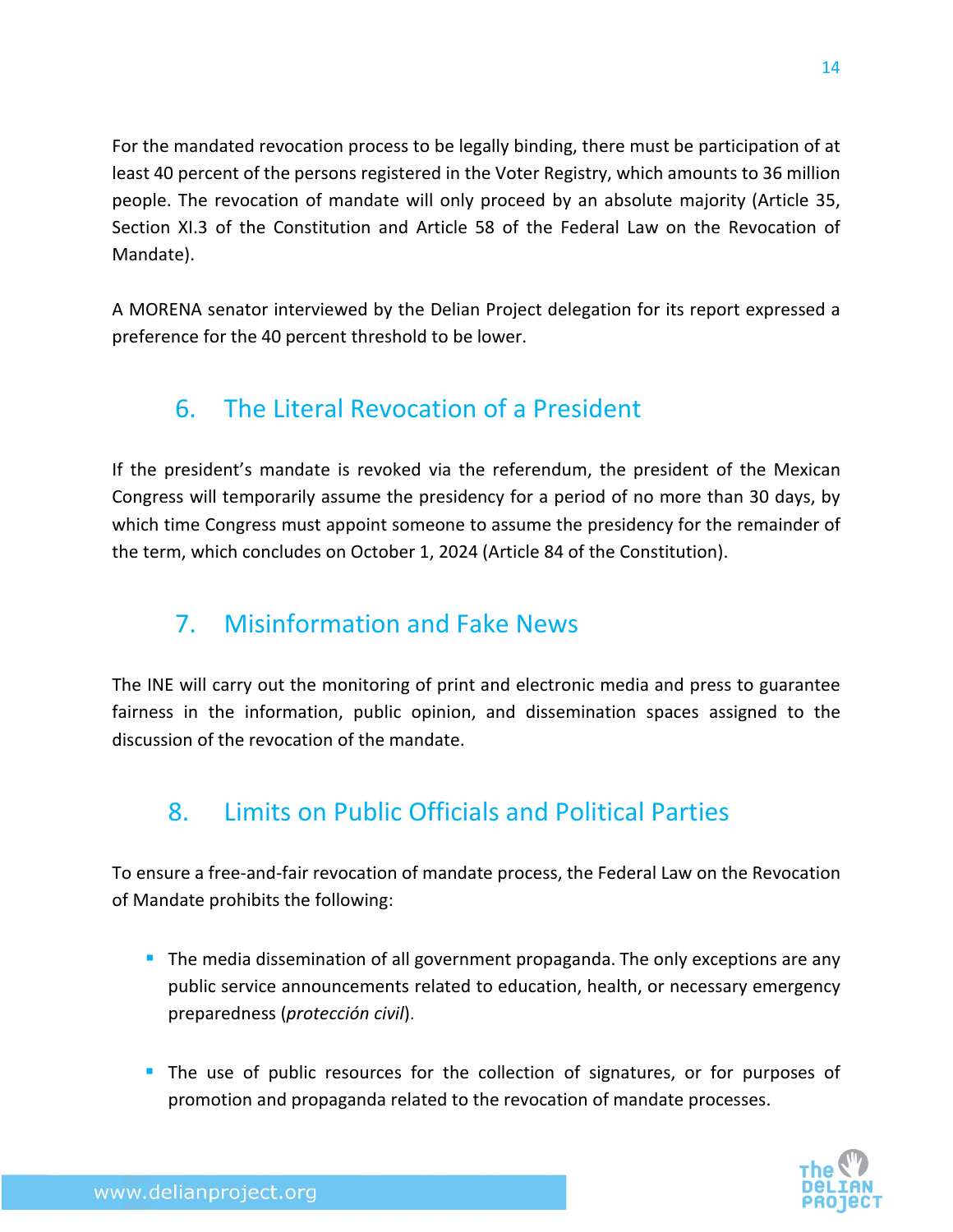These prohibitions are for the entirety of the revocation of mandate process—from the announcement of the petition process on February 7, 2022, through to the actual date of the recall referendum on April 10, 2022 (Article 33 of the Federal Law on the Revocation of Mandate).

### 9. Public Forums and Information Outreach by INE on Referendum

The law authorizing the vote on revocation of mandate does not permit political parties or elected officials to promote the referendum. It is the INE that has been mandated with the task of promoting and sharing information on the referendum with the voters.

The INE has organized a series of informational and educational sessions before the referendum. These are programs and discussions are designed to provide voters with a balanced view of the pros and cons of participating in the referendum on April 10, 2022.

Nationwide information forums on the referendum have been conducted and made available to the public on March 25 and 31, and April 3. Regional and local forums have also been conducted in every locality, state, and region. All INE informational programming has been made accessible via its YouTube Channel and on Facebook. The sessions have all been recorded as well so people can watch at their leisure.

These forums have included recognized regional and local representatives who present their points of view. The discussions have been lively and have often transformed into debates on the pros and cons of President Lopez Obrador's record. Speakers have also used the forums to praise or attack the INE.

### 10. Preparations for Election Day

The INE has said the government's budget-cutting would limit its ability to organize the referendum at the same scale as those conducted in 2018 or 2021. Yet INE leadership has avowed to make its best efforts to encourage maximum participation. On April 10, 2022, the number of polling stations (*casillas*) will be one-third of the number for the 2018 presidential

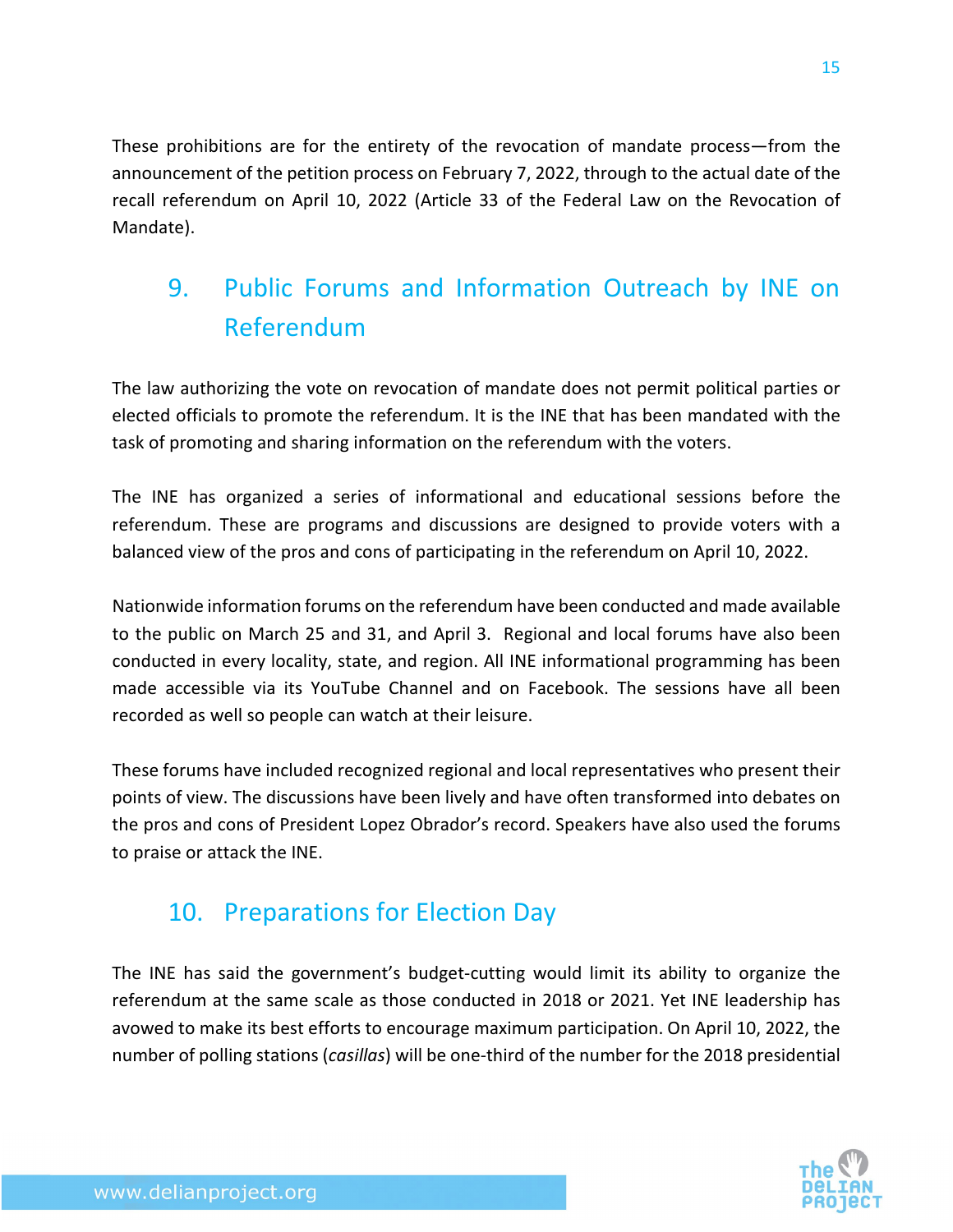election. The reduction in the number of polling stations has generated ongoing attacks by the president and his supporters, who claim this is a strategy to discourage voter turnout.

In an interview with the Delian Team, MORENA's secretary general accused the INE of manipulation of polling station locations on the day of the referendum. She claimed that election authorities will locate more polling stations in affluent areas where the opposition is stronger and choose fewer and more inconvenient polling station locations for voters living in lower-income areas. Her assertion is that this is a deliberate manipulation to discourage the president's supporters from voting.

About two weeks before the referendum, the ballots were printed and sent to INE headquarters, where they have been held in locked and secure facilities. INE has recruited and identified the poll workers for Referendum Day. As mentioned above, local forums have also been organized to allow voters to hear all points of view regarding the upcoming referendum.

In San Miguel de Allende (SMA), for example, the director of INE has confirmed that all necessary preparations are complete. SMA will have a total of 192 polling stations in 88 locations. Some locations have multiple voting stations. Approximately 600 poll workers have been recruited. Nevertheless, she is a bit concerned about losing some officials on Referendum Day as voting will coincide with the celebration of Palm Sunday, which is hugely important in SMA. She expects the final results will be tallied by 9:00 p.m. on Referendum Day.

### 11. Voting in the Referendum among Mexicans Abroad

Mexicans living abroad are able to participate in the revocation of mandate referendum via Internet, and had until March 10, 2022, to register. A total number of 17,809 Mexicans (out of over 8 million registered Mexicans living abroad) registered to vote via the Internet.

Voters living abroad who had registered via the online voter registration system were notified by the INE and provided with instructions on the method of voting. The Internet voting process began on April 1 and will conclude at 6:00 pm on April 10, 2022.

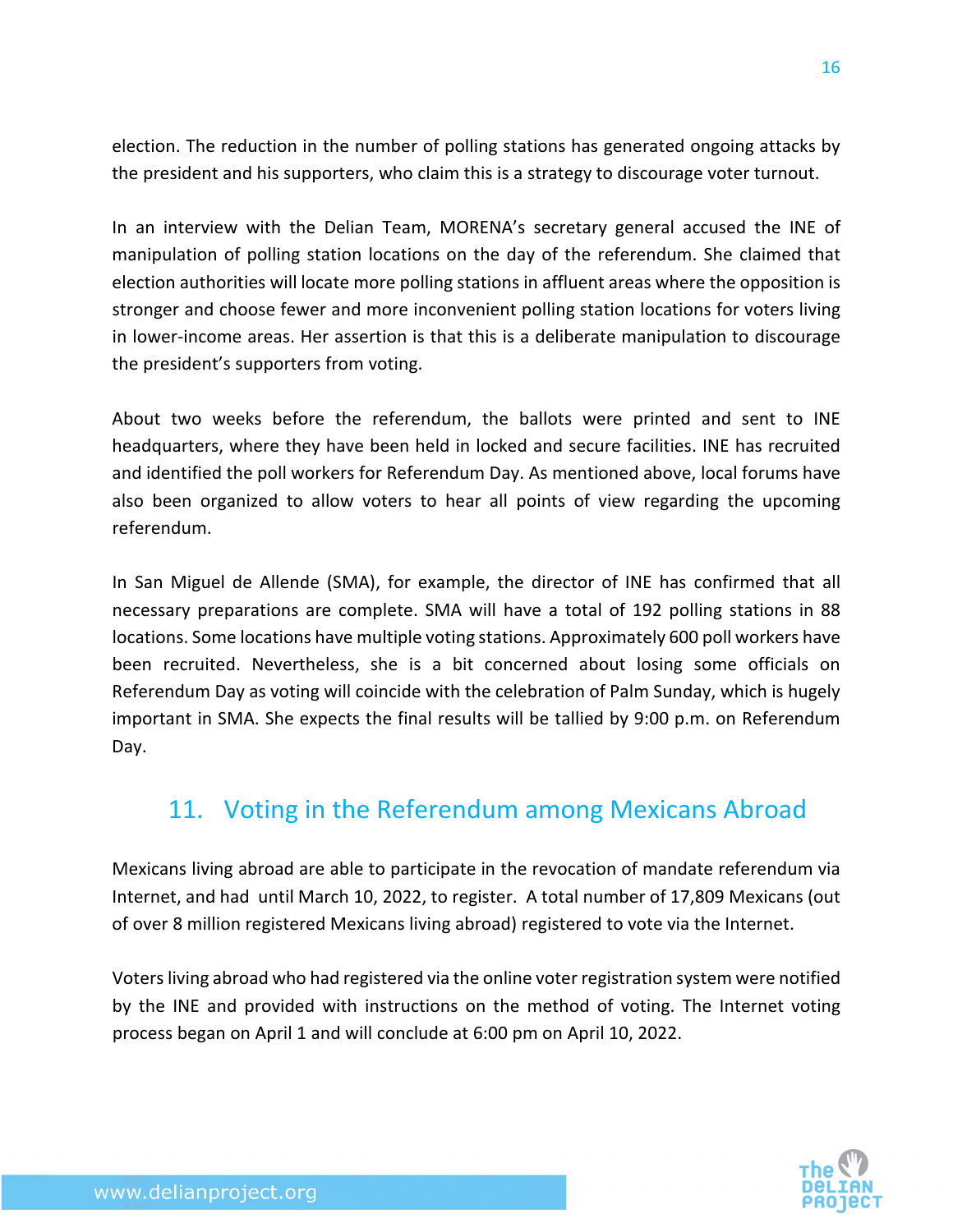The Internet voting platform managed by INE is secure and has been rigorously tested. On March 11, 2022, INE conducted a simulation of the Internet voting system with 4,728 persons from a cross-section of political parties, civil society organizations, state electoral authorities, and Mexican expatriate organizations abroad. The simulation wassuccessful and the INE gave the green light to proceed with the Internet voting system for Mexicans living abroad.

Because of the time constraints and the reduced INE budget, postal voting—which has occurred in the past—is not an option.

### 12. The Role of the Electoral Tribunal

The Superior Chamber of the Electoral Tribunal of the Federal Judiciary (Electoral Tribunal or TEPJF) will assume the following responsibilities within the revocation of mandate process:

The TEPJF will carry out the final computation of the mandate revocation process, once any challenges requiring its intervention have been resolved.

In the revocation of mandate process, the Electoral Tribunal has the following powers:

- 1) Resolve any legal challenges that are presented disputing the results of the revocation of mandate process.
- 2) Resolve any legal challenges related to INE decisions pertaining to the revocation of mandate process, in accordance with Article 41, Section IV and Article 99, Section III of the Constitution.
- 3) Carry out the final tabulation of the vote in the mandate revocation process, once all the legal challenges have been resolved.
- 4) Validate the revocation of mandate and issue the declaration of revocation of mandate, in accordance with Article 35, Section XI.6 and Article 84 of the Constitution, as well as Article 55 of the Federal Law on the Revocation of Mandate.



17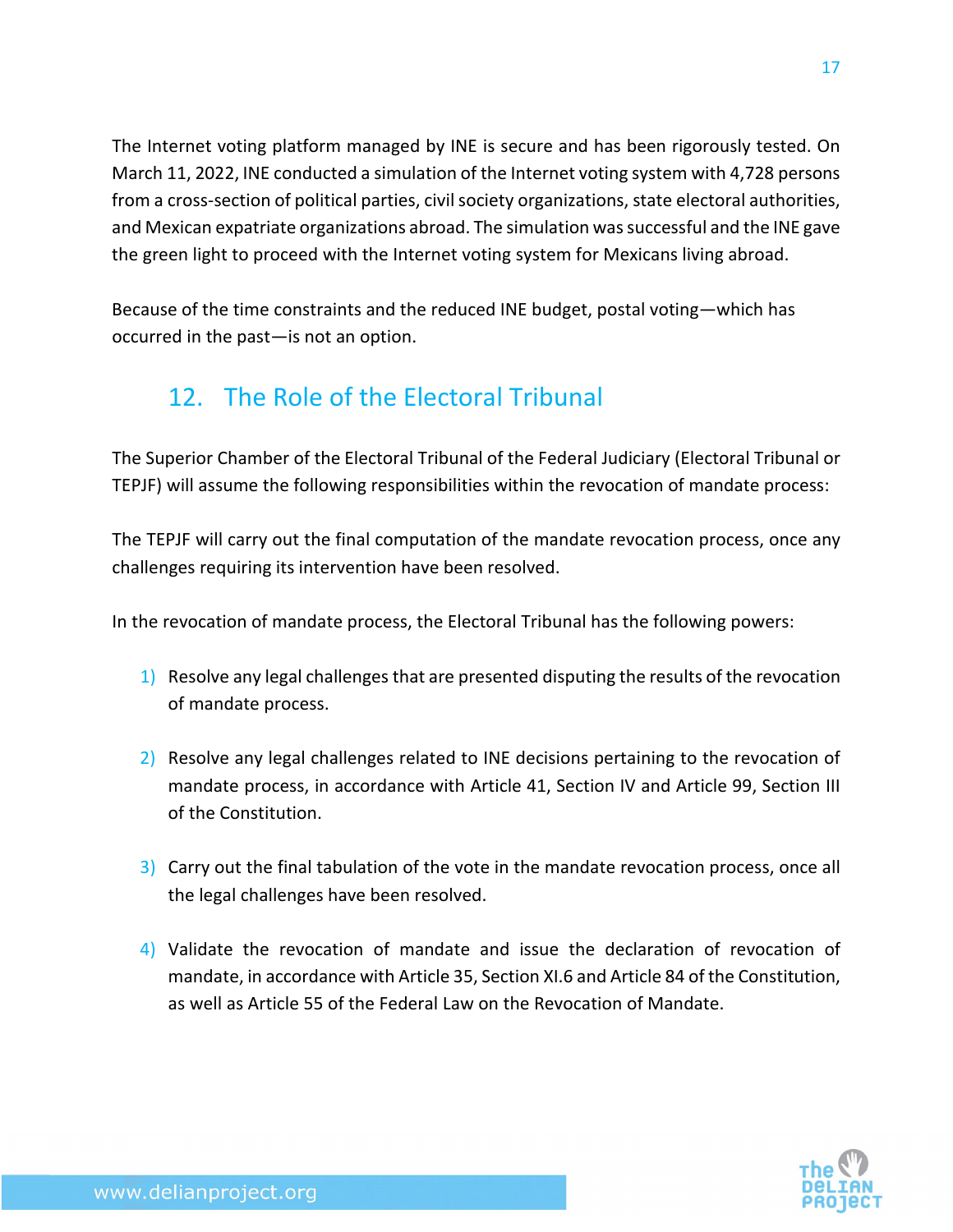#### 13. Complaints, Sanctions, and Verdicts

This section summarizes the numerous complaints/injunctions the TEPJF has ruled on specifically on the revocation of mandate process.

The TEPJF rulings adjudicate complaints filed against the INE, the federal and state governments, the Chamber of Deputies, political parties, and nongovernmental organizations.

The injunctions filed against the INE are in response to decisions taken by the INE under the "Guidelines for the Organization of the Revocation of Mandate," or sanctions issued by the INE's Complaints and Denunciations Commission (Comisión de Quejas y Denuncias).

Between November 1, 2021 and April 3, 2022, the TEPJF issued 33 rulings in response to injunctions filed related to the revocation of mandate process. A high number of injunctions are to be expected, given that:

- this is the first time Mexico is conducting a revocation of mandate referendum;
- there are many uncertainties about the new laws and regulations that govern the revocation of mandate process;
- **•** political parties are inclined to test the legal boundaries of applicable laws and legally challenge any decision by the INE that they disapprove; and
- **■** Mexico has become significantly polarized.

Rulings pertained to procedural aspects and the alleged violations of the Federal Law on the Revocation of Mandate. TEPJF rulings were diverse, some in favour of the plaintiffs, some for the defendants, and others dismissed due to a lack of evidence or probable cause, or else referred back to the INE.

Appendix I summarizes the 33 cases that the TEPJF ruled on, in chronological order, to illustrate the types of complaints, sanctions, and verdicts, as well to provide a sense of the heightened sensibilities of the various actors during the revocation of mandate process. The 33 rulings are grouped under the 28 TEPJF press releases, which means that some press releases comprised more than one ruling.

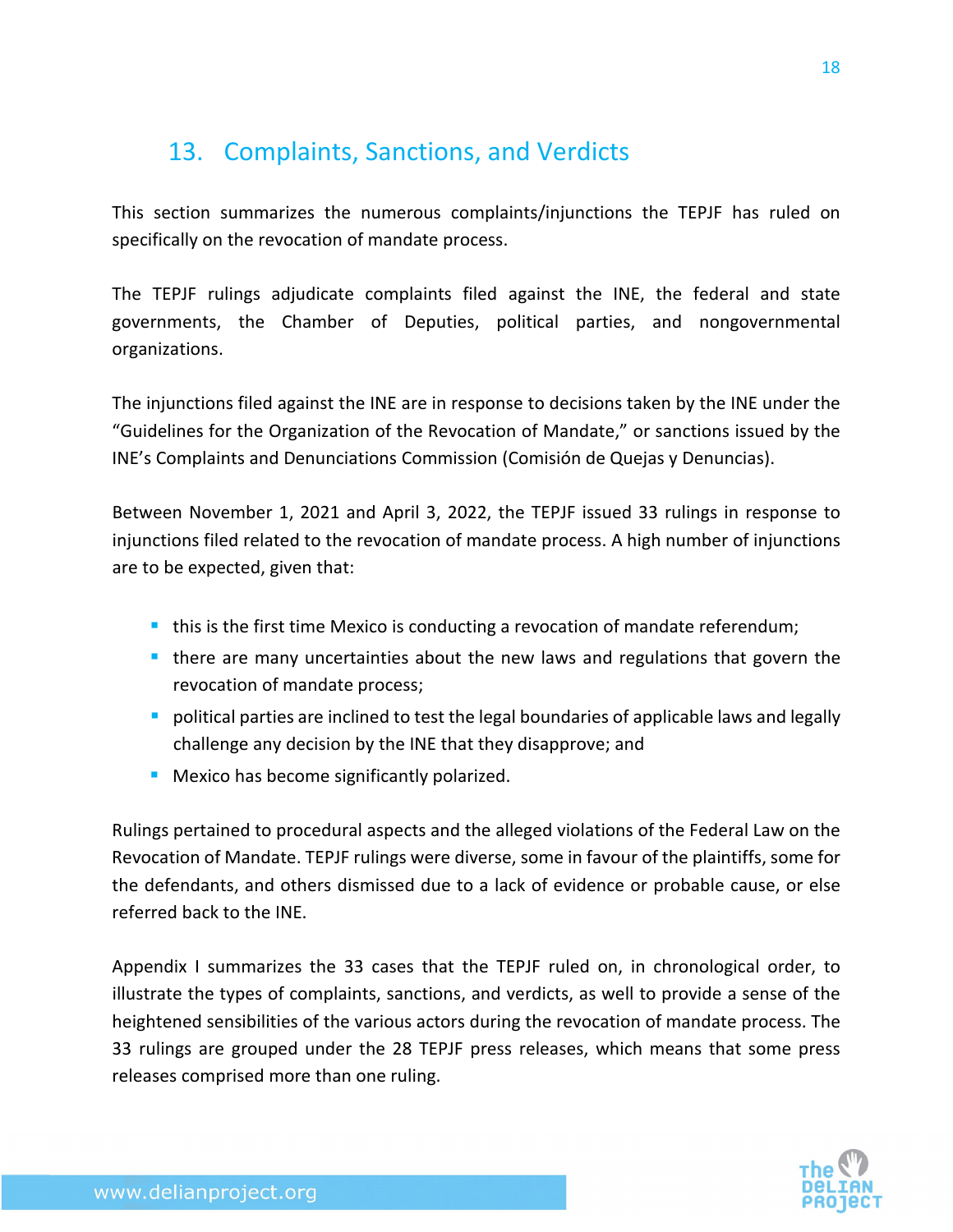### 14. Demagoguery and Reputational Attacks against the INE

The Delian Project delegation condemns the relentless reputational attacks against the INE and its president and councillors by leading elected officials and political party members throughout the revocation of mandate process.

Delian Project delegation members are especially concerned about the following:

- **Threats of physical violence against INE councillors and its president.**
- **Proferring threats of filing criminal charges against the INE president and one** councillor.
- **Extreme budget cuts, which oddly and knowingly may jeopardize the integrity of the** process.

The secretary general of the MORENA Party asserted, in a meeting with the Delian Project delegation, that the president's comments were directed against individual INE councillors who some in the president's party believe have assumed a role more akin to the opposition. However, the public record speaks for itself in the elections of 2006, 2012, 2018, and 2021, as well as during the 2022 revocation of mandate referendum.

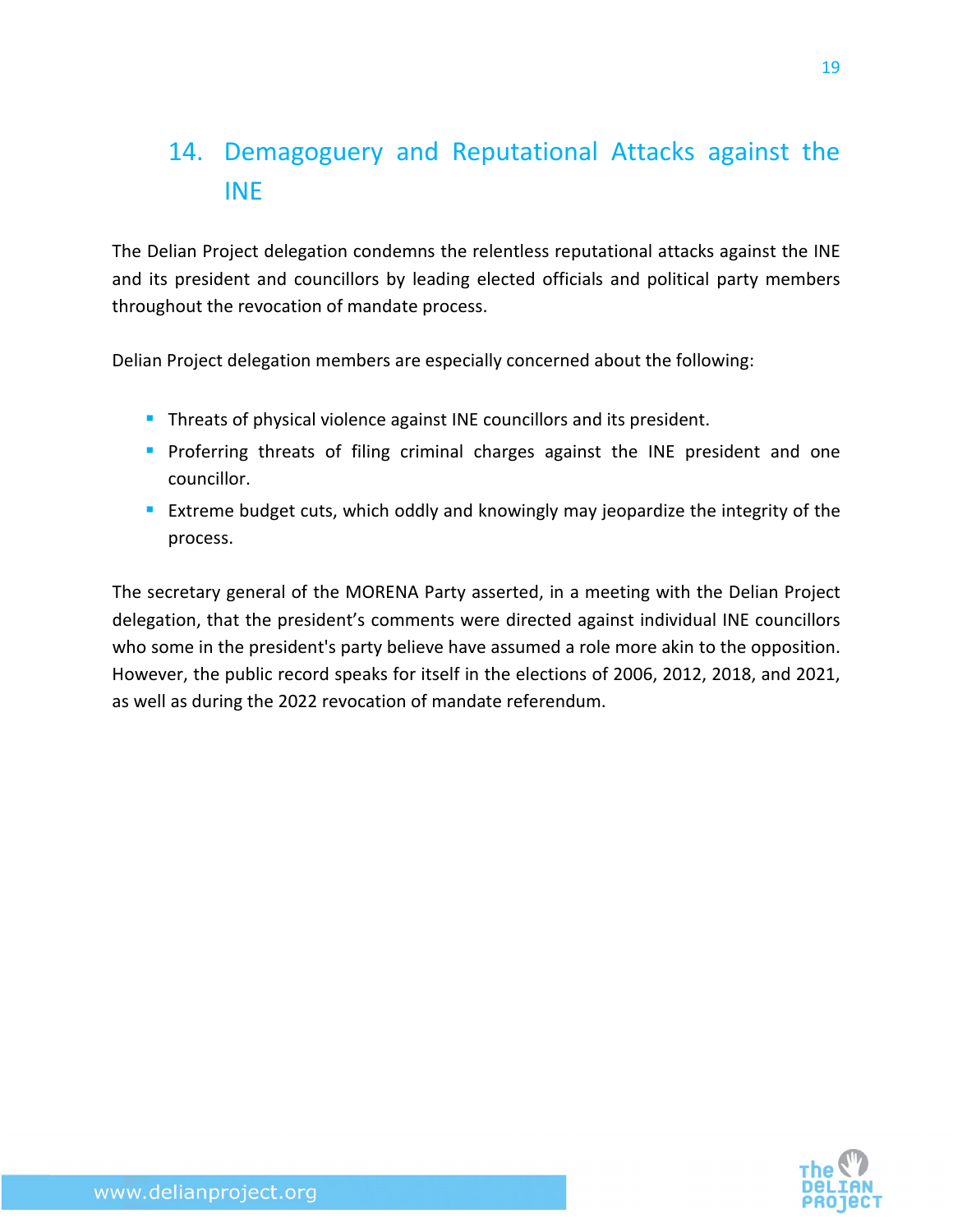# **V. POST-REFERENDUM**

As stated earlier there is speculation as to the purpose of the revocation of mandate referendum. It is not clear why an incumbent president who enjoys approval ratings of over 60 percent in public opinion polls favours the recall referendum and simultaneously chooses this particular time to significantly defund the INE instead of at the time of the June 6 election.

### 1. Potential for Electoral Reform

In his morning news conferences, President Lopez Obrador has routinely criticized INE and its track record*.* In March 2022, he began to elaborate on his ideas for electoral reform. For instance, at one morning news conference he suggested that councillors and the president of the INE should be elected directly by the people of Mexico.

At a time when the INE is under attack at the highest quarters in Mexico, it is important to recognize that the leading experts in the field of election administration across the globe give Mexico and the system it put in place with the INE and the TEPJF in 1997, the highest marks. Inevitably, submitting candidacies for councillorships and the presidency of the INE will result in politicizing its leadership.

### 2. The Results of the Revocation of Mandate Referendum

Of Mexico's 92,823,216 registered voters, only 16,502,636 (or 17.7 percent) cast ballots in the April 10, 2022, revocation of mandate referendum, falling significantly short of the required 40 percent threshold for the referendum to be legally binding (see figure below).

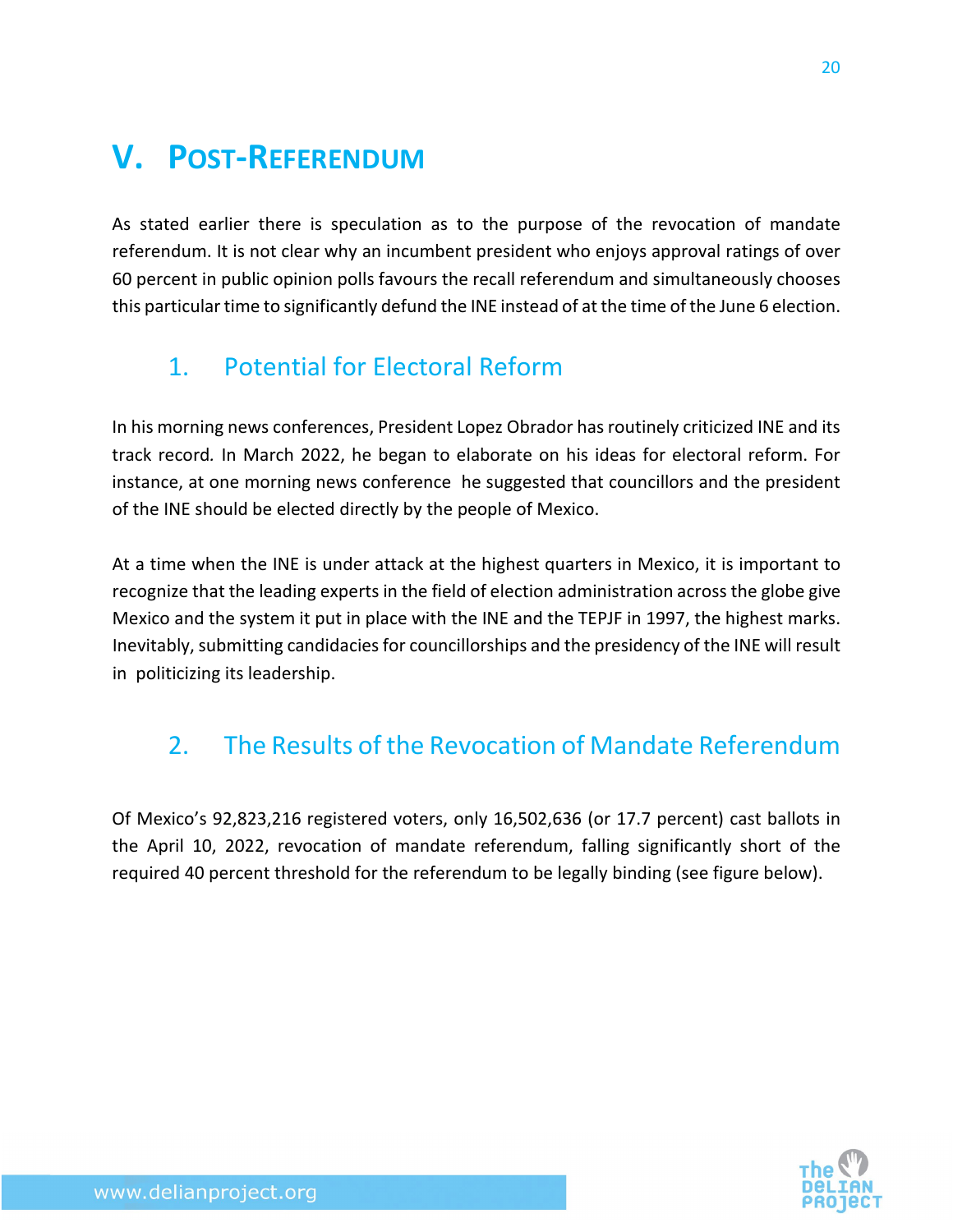

*Source:* Created by the Delian Project with official INE results data, with 100 percent of the ballots tabulated, April 11, 2022.

The referendum coincided with Palm Sunday—one of the most important religious holidays in Mexico—which may have been part of the explanation for the low voter turnout.

Given the low participation, Mexico's first-ever recall referendum was far from a display of participatory democracy.

| <b>Votes cast</b> | "That his mandate | "That he            | <b>Annulled</b> |
|-------------------|-------------------|---------------------|-----------------|
|                   | be revoked for    | continue as         |                 |
|                   | loss of           | <b>President of</b> |                 |
|                   | confidence"       | the Republic"       |                 |
| In Mexico         | 1,061,294         | 15,152,999          | 280,056         |
| Abroad            | 1,915             | 6,324               | 48              |
| Total             | 1,063,209         | 15,159,323          | 280,104         |

**TABLE 1 RESULTS OF THE APRIL 10, 2022, REVOCATION OF MANDATE REFERENDUM**

*Source:* Created by the Delian Project with official INE results data, with 100 percent of the ballots tabulated, April 11, 2022.

Of the 17.7 percent of voters who participated, 91.8 percent voted "That Andrés Manuel López Obrador continue as President of the Republic," while 6.4 percent voted "That his mandate be revoked for loss of confidence" (see figure below).

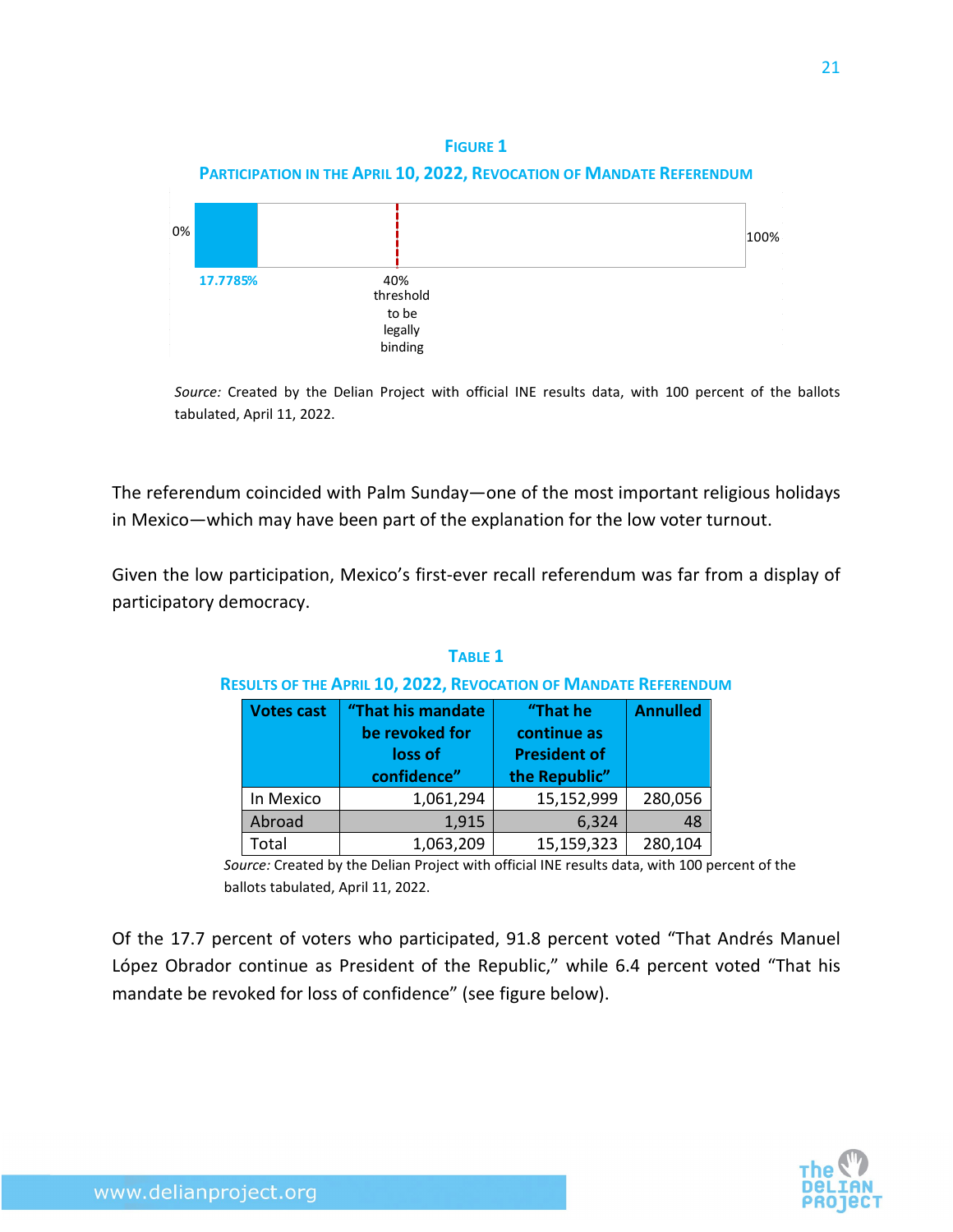

*Source:* Created by the Delian Project with official INE results data, with 100 percent of the ballots tabulated, April 11, 2022.

Although 91.8 percent of participants voted for Andrés Manuel López Obrador (AMLO) to "continue as President of the Republic," the real value of that vote is negligible because of the low voter turnout. The same holds for the 6.4 percent who voted for "his mandate to be revoked for loss of confidence."

Shortly after the polls closed, President López Obrador spoke on national television and stated the following:

"[I am] very happy, [because] lots of people participated in the referendum. More than 17 million, even though there were fewer polling stations; only 30 percent of the polling stations that were installed in [the] 2018 [elections], which is a third. In many municipal capitals there weren't any polling stations. In some places polling stations were 30 to 40 kilometres away, yet people searched for their polling stations. Over 15 million want me to continue until September 2024. The president closed his remarks by telling the television audience that, "he will never betray them, he won't lie, he won't steal, he will never betray the [Mexican] people."

As stated earlier in this report, the government took the decision to underfund the INE at a juncture it considered critical (the holding of the referendum), all the while knowing the full impact of its decision on the number of polling stations, and consequently on accessibility to the polls; it now claims that the INE bears responsibility for the low turnout. The

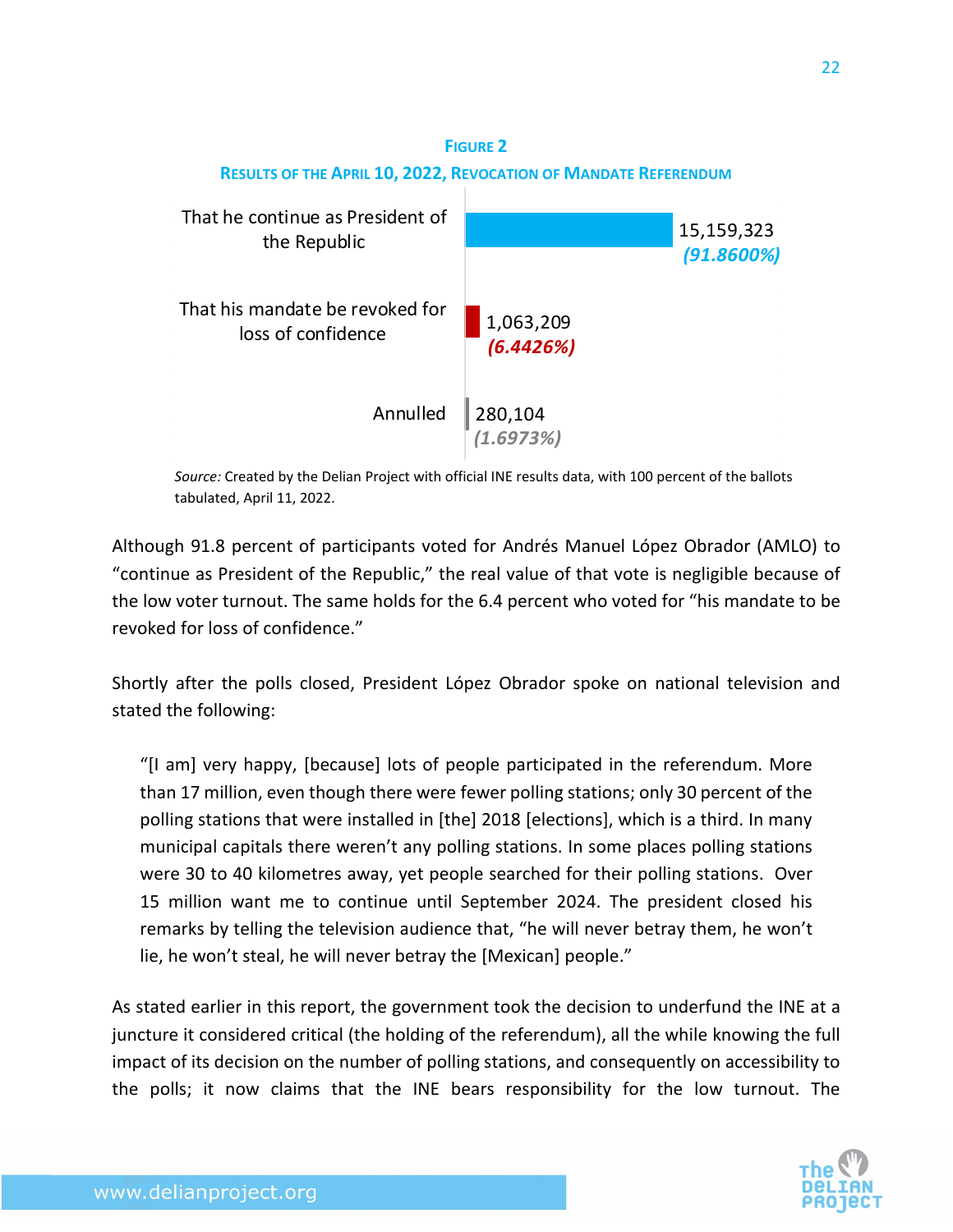government's allegations are entirely disingenuous and its logic, convoluted. The narrative suggests, instead, a set-up by the government to portray the INE and its leadership as its principal opponent before and throughout the referendum period.

This ploy underlines the government's stated motive to transform the INE into an agency with a politically elected leadership, and, thus, to effectively deprive Mexicans of the financial, human, and political capital derived from the work of an autonomous public agency, which for 30 some years has made unparalleled contributions to their country's electoral democracy.

No government is justified in seeking the demise of an autonomous electoral body that underpins the functioning of a true democracy. When such institutions and their leadership are the focus of relentless criticisms by the Presidency and other senior political leaders, there is an erosion of the public's trust—itself essential to the functioning of democracy not only in these institutions but in the governments themselves.

President López Obrador devoted most of his April 11, 2022, morning press conference to the referendum. He remarked that it was a paradox that the National Electoral Institute (Instituto Nacional Electoral, INE) had opposed the referendum and had tried to erect obstacles—but ultimately had not succeeded in doing so. The president also said that though the INE complained of insufficient funding, it would not accept MORENA's offer of funding from the political party financing allocation. In fact, the INE is not legally permitted to accept MORENA's offer, which the party's leadership knows full well, but pretends otherwise to discredit the INE.

During his morning remarks the day after the referendum, the president also affirmed that voting must be made more accessible for Mexicans living abroad and suggested that electronic voting might be a solution. For the record, 17,801 Mexicans abroad registered to vote in this recall referendum but only 8,287 (46 percent) voted. Of those voting, 23.1 percent voted for the president's mandate to be revoked and 67.0 percent for the president to finish his term in 2024.

President López Obrador declared that Mexico had suffered from a lack of true democracy until he came to office, when Mexicans began to witness the workings of "participatory democracy." AMLO posited that Mexico is on the threshold of becoming a true democracy,

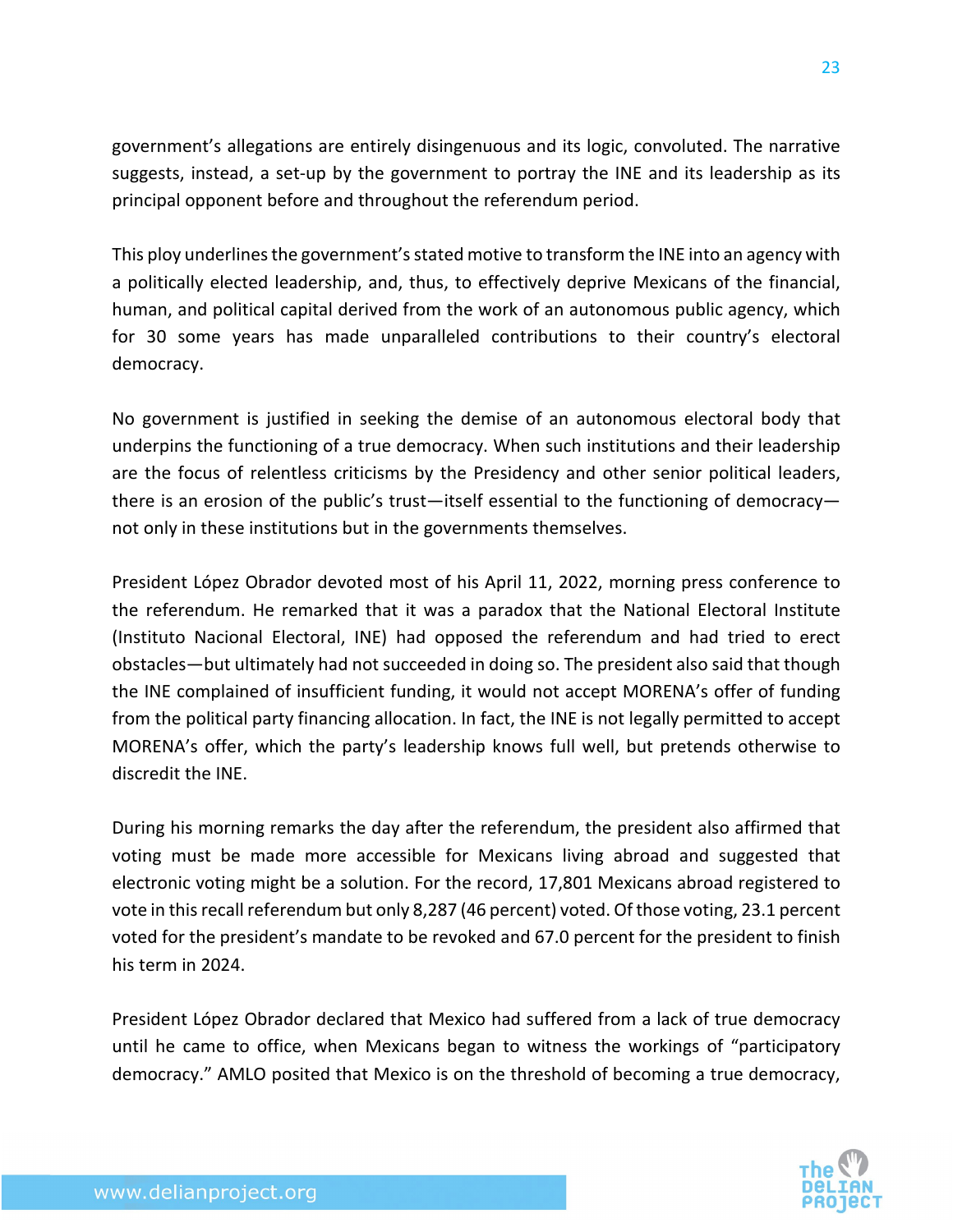elaborating that only the world's most advanced nations have participatory democracies and that those countries hold frequent consultations.

Mexico's attempts at participatory democracy have not been highly successful thus far, due to poor wording of referendum questions and low voter turnouts. Following the September 19, 2019, constitutional amendment for popular consultations, Mexico's first consultation took place on August 1, 2021. The question to be considered by voters was whether former presidents should be indicted for transgressions committed while in office. However, the question was redrafted by the Supreme Court so that the language was unclear and nonspecific: Voters were asked whether public officials past and present should be subject to prosecution for crimes past and present. The voter turnout was dismal with 6,511,385 or only 7.1 percent participation.

The results of these two examples of participatory democracy in Mexico beg the question of whether popular consultations and referendums actually give citizens a voice or if they are merely gimmicks designed to manipulate public opinion.

#### **Non-INE "Popular Consultations"**

**It is worth noting that President Andrés Manuel López Obrador has also resorted to informal, government-organized "popular consultations," to "legitimize" executive orders/presidential decisions that—in all instances—violate law or legal contracts. The president has used such popular consultations to contend that his unlawful actions respond to "the will of the people," and are in keeping with "participatory democracy." "Consultations" were used to "legitimize" decisions in the following instances:**

- **Cancellation of the construction of the Mexico City airport in October 2018, three years into the project.**
- **Cancellation of the Los Cardones Mine concession in March 2019, in Baja California Sur.**
- **Proceeding with construction of the Maya Train in the Yucatán Peninsula in December 2019, despite its environmental impact on an estimated 800 hectares of jungle.**
- **Cancellation of the Constellations Brand brewery project in Mexicali, Baja California, in March 2020.**

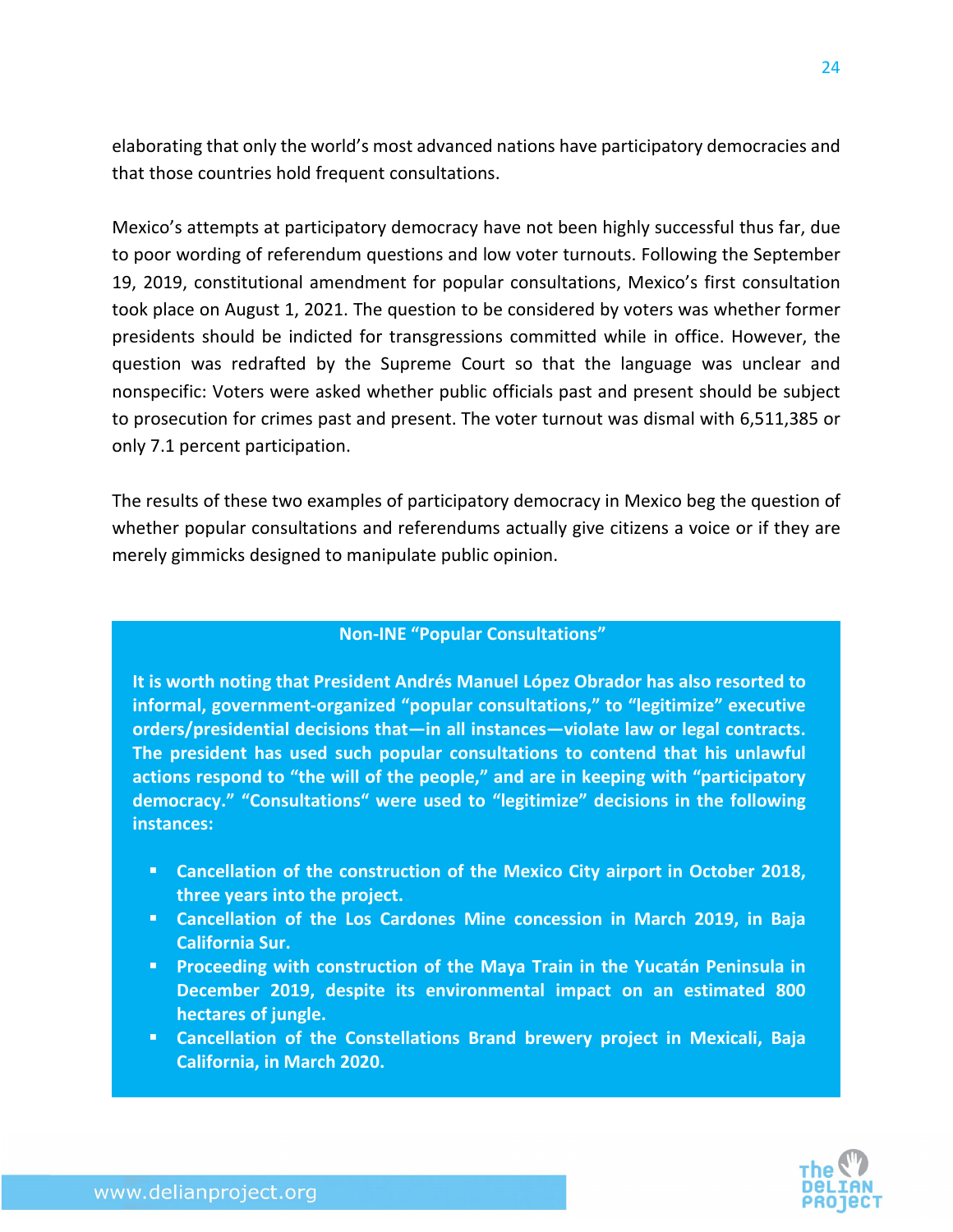The Delian Project delegation recognizes that Mexico's political process has evolved steadily over the past 30 years to create one of the world's most highly developed and respected electoral democracies. Within Mexico the INE is consistently rated as one of the few government institutions that is trusted by the Mexican people, with approval ratings of 65 percent and above. Independent election administration is the key to free and fair elections and the very essence of legitimacy in governance.

It is by maintaining the INE as an autonomous electoral management body—and not by its politicization—that Mexicans can achieve the democracy they want for themselves.

### 3. Recommendations and Conclusion

Many officials interviewed by the Delian Project discussed the law governing the revocation of mandate referendum. A peculiarity of the law is that it does not allow for elected officials, political parties, and civil society organizations to actively encourage or discourage voter participation in the referendum. As shown in Appendix I, most of the complaints filed with the TEPJF focus on how this law has seemingly been violated. The law is obviously not practical; it should be reviewed and amended before Mexico stages another referendum of this type.

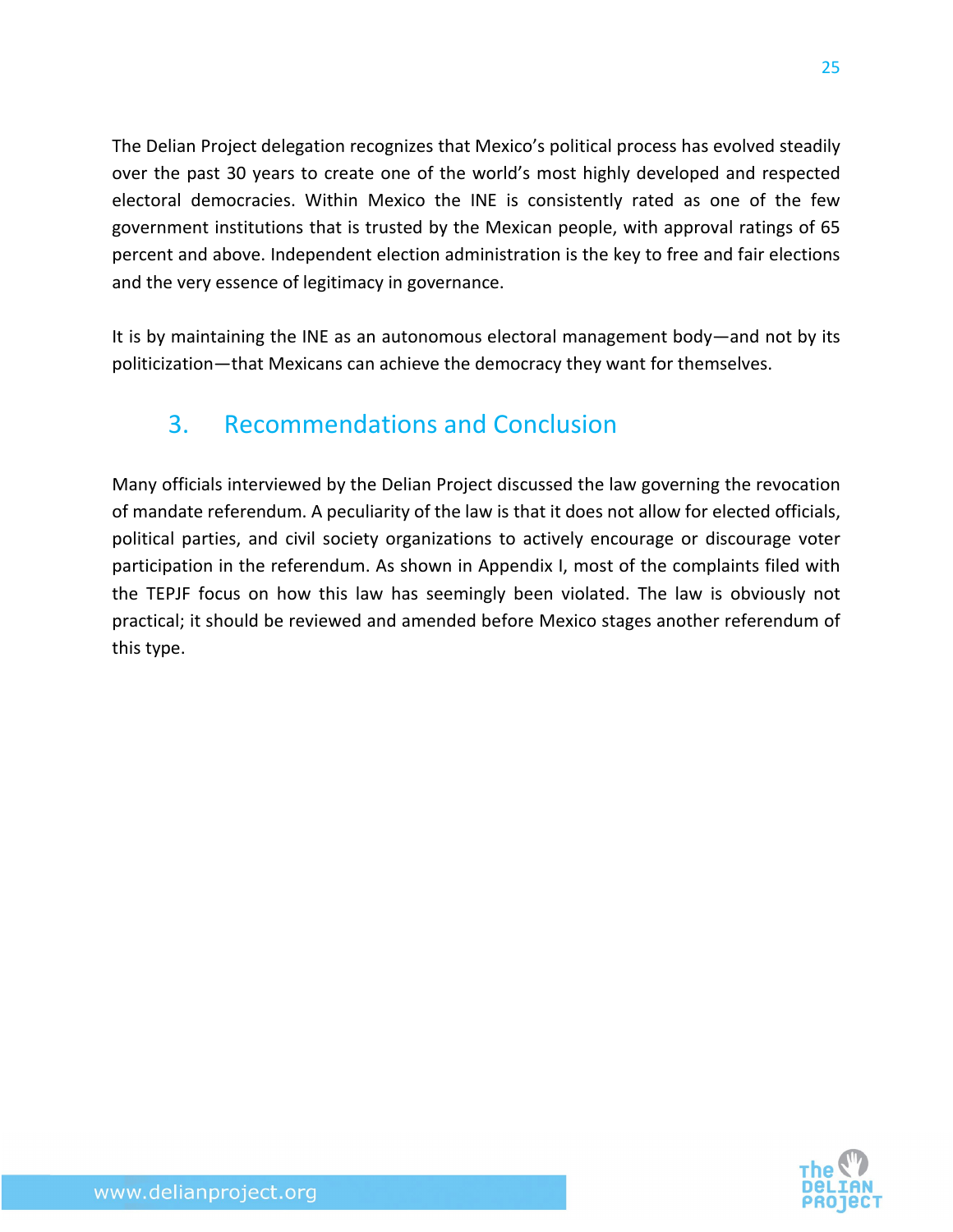# **VI. APPENDIX I**

#### **SUMMARY OF SUPERIOR CHAMBER OF THE ELECTORAL TRIBUNAL OF THE FEDERAL JUDICIARY RULINGS REGARDING THE REVOCATION OF MANDATE PROCESS**

|    | Date and<br><b>TEPJF PR#</b>   | <b>Plaintiffs</b>                | <b>Defendants</b>                                                            | <b>Details of complaint</b>                                                                                                                                                                                                                                                                                                                                                                    | <b>Ruling</b><br>in<br>favour<br>of                    |
|----|--------------------------------|----------------------------------|------------------------------------------------------------------------------|------------------------------------------------------------------------------------------------------------------------------------------------------------------------------------------------------------------------------------------------------------------------------------------------------------------------------------------------------------------------------------------------|--------------------------------------------------------|
| 1. | Nov. 1, 2021<br>(249/2021)     | Citizens,<br>MORENA,<br>and PT   | <b>INE</b>                                                                   | complaint<br>challenged<br>The<br>various<br>provisions of the "Guidelines for the<br>Organization of the Revocation of<br>Mandate" (INE/CG1444/2021).                                                                                                                                                                                                                                         | Df.(s)                                                 |
| 2. | Nov. 17, 2021<br>(265/2021)    | <b>MORENA</b>                    | <b>INE</b>                                                                   | complaint<br><b>The</b><br>challenged<br>the<br>"Guidelines for the Organization of the<br>Mandate"<br>Revocation<br>of<br>(INE/CG1444/2021),<br>specifically<br>the<br>local councils.                                                                                                                                                                                                        | <b>TEPJF</b><br>sent<br>case to<br>INE's<br><b>UTF</b> |
| 3. | Dec. 1, 2021<br>(288/2021)     | Citizens,<br>MORENA,<br>PAN, PRD | <b>INE</b>                                                                   | The complaint challenged<br>various<br>provisions of the "Guidelines for the<br>Organization of the Revocation of<br>Mandate" (INE/CG1444/2021).                                                                                                                                                                                                                                               | Df.(s)                                                 |
| 4. | Dec. 9, 2021<br>(51/2021)      | <b>INE</b>                       | The President<br>and CEPROPIE                                                | The complaint contended that the<br>president's remarks during his morning<br>press conference (mañanera) are a<br>violation, for they imply the misuse of<br>public resources<br>and violate<br>the<br>propaganda clause of the revocation of<br>mandate laws and regulations. TEPJF<br>did not agree.                                                                                        | Df.(s)                                                 |
| 5. | Dec. 9, 2021<br>$(302/2021)^*$ | PAN, MC,<br>PRD, and<br>Citizens | Que Siga la<br>Democracia,<br>A.C. and Que<br>Siga el<br>Presidente,<br>A.C. | The complaint contended that the<br>publicity used by two associations-<br>Que Siga la Democracia and Que Siga el<br>Presidente-using<br>the<br>term<br>"ratification," as opposed<br>to<br>"revocation" of mandate, as well as<br>"#QueSigaAMLO"<br>confuse<br>the<br>electorate and are a violation. INE<br>concurred and ordered their removal;<br>TEPJF agreed and ratified their removal. | PI.(s)                                                 |

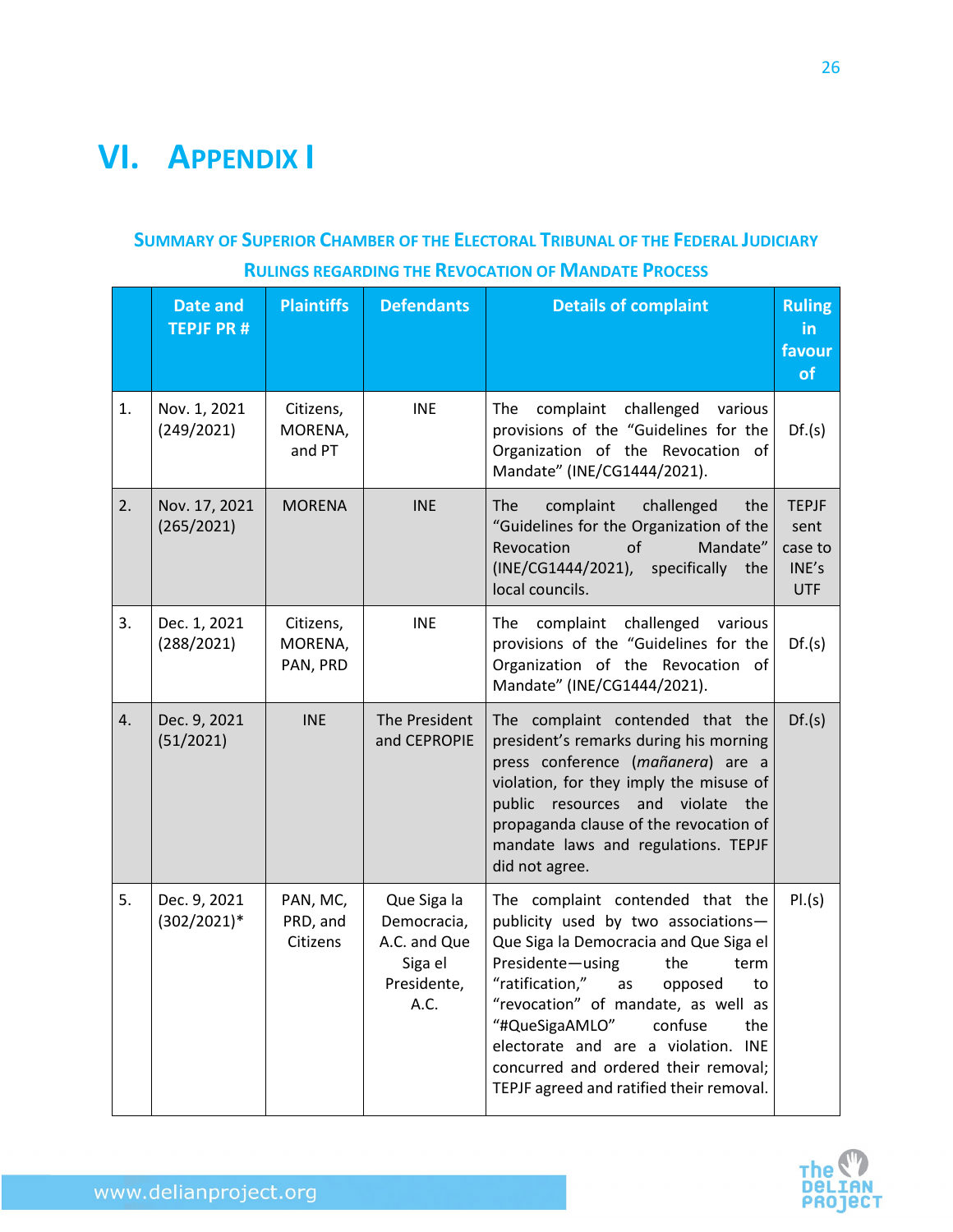| 6.  | Dec. 14, 2021<br>(309/2021)    | <b>MORENA</b>                                       | <b>INE</b>                                                      | The<br>complaint<br>challenged<br>the<br>agreement the INE issued on Nov. 21,<br>outlining the "Guidelines for<br>the<br>Organization of the Revocation of<br>Mandate,"<br>district<br>scrutiny,<br>and<br>computation of the mandate revocation<br>process. TEPJF disagreed and ratified<br>the agreement (INE/CG1444/2021).                                                                                                                  | Df.(s) |
|-----|--------------------------------|-----------------------------------------------------|-----------------------------------------------------------------|------------------------------------------------------------------------------------------------------------------------------------------------------------------------------------------------------------------------------------------------------------------------------------------------------------------------------------------------------------------------------------------------------------------------------------------------|--------|
| 7.  | Dec. 14, 2021<br>(310/2021)    | <b>PRD</b>                                          | Federal<br>Government/M<br>inistry of<br>Welfare<br>(Bienestar) | The complaint contended that the<br>Ministry of Welfare's distribution of<br>social program benefits packaged with<br>the image of the president are a<br>violation of Art. 134 of the Constitution.<br>TEPJF concurred.                                                                                                                                                                                                                       | PI.(s) |
| 8.  | Dec. 14, 2021<br>(311/2021)    | <b>TEPJF</b>                                        | <b>TEPJF</b>                                                    | TEPJF issued an unsolicited ruling in<br>support of the collection of signatures<br>in public spaces for the petition for the<br>revocation of mandate, arguing that no<br>authority can unjustifiably limit the<br>right of citizens to participate in the<br>mandate revocation process                                                                                                                                                      |        |
| 9.  | Dec. 29, 2021<br>(331/2021)    | The<br>President,<br>MORENA,<br>PT, and<br>Citizens | <b>INE</b>                                                      | On Dec. 17, 2021, INE issued an<br>agreement proposing to temporarily<br>mandate revocation<br>suspend the<br>process due to the drastic budget<br>cutbacks. TEPJF rejected the<br>INE<br>agreement and called on INE to find<br>alternative financial resources to carry<br>revocation<br>of mandate.<br><b>This</b><br>out<br>followed the drastic<br>budget<br>cuts<br>imposed on the INE by the MORENA<br>bloc in the Chamber of Deputies. | PI.(s) |
| 10. | Jan. 19, 2022<br>(9/2022)      | <b>MORENA</b>                                       | Si por Mexico<br>and Citizens                                   | The complaint contended that the<br>dissemination of messages by Si por<br>Mexico and Alonso Ernesto Cedeño,<br>violate the propaganda clause. TEPJF<br>did not find any violation.                                                                                                                                                                                                                                                            | Df.(s) |
| 11. | Jan. 20, 2022<br>$(3/2022)$ ** |                                                     | Chamber of<br>Deputies                                          | The complaint contended that the<br>Chamber of Deputies' dissemination via<br>radio, TV, and YouTube of messages<br>regarding the revocation of mandate,                                                                                                                                                                                                                                                                                       | Df.(s) |

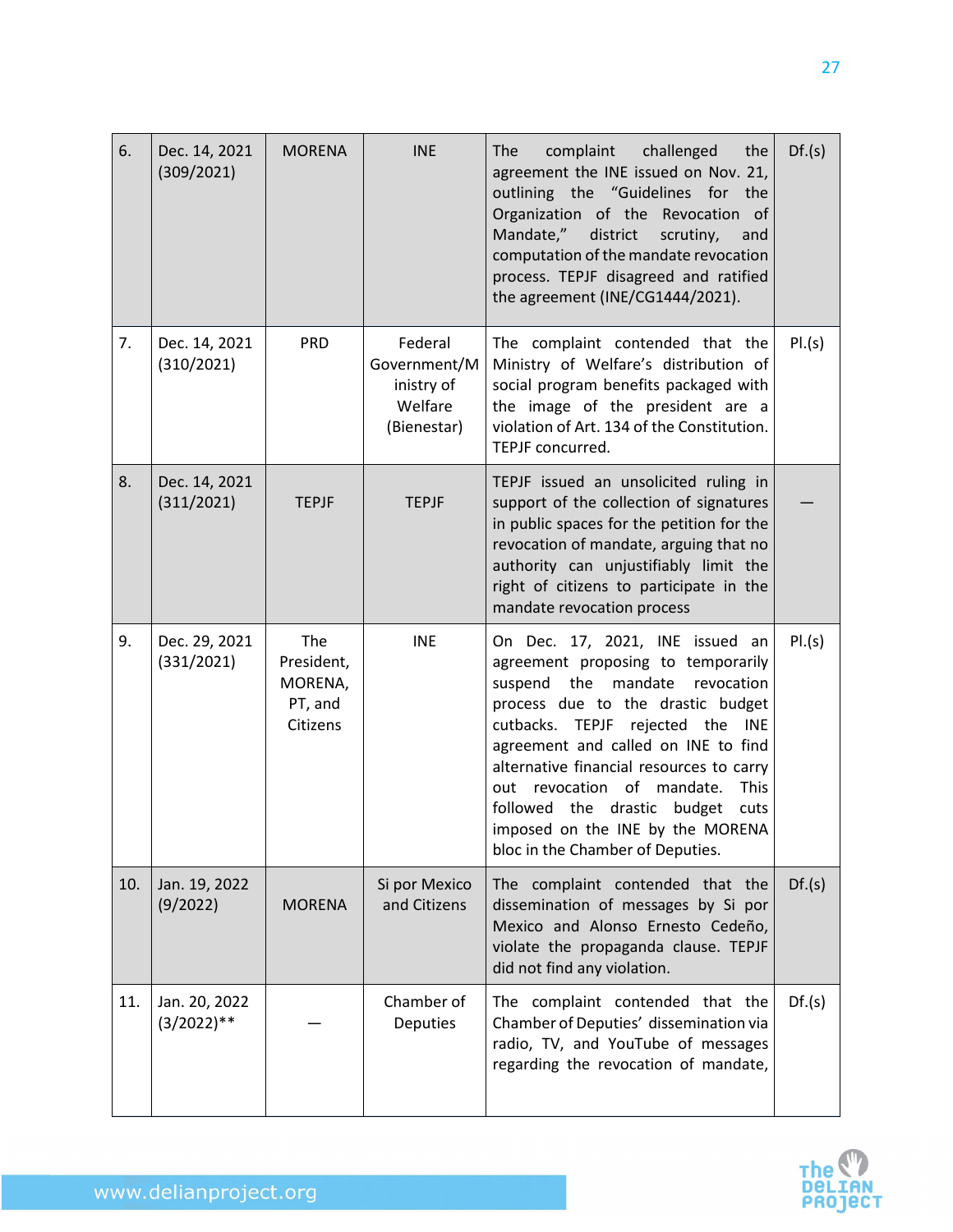|     |                           |                                                                                                                      |               | violated the propaganda clause. TEPJF<br>did not agree.                                                                                                                                                                                                                                |        |
|-----|---------------------------|----------------------------------------------------------------------------------------------------------------------|---------------|----------------------------------------------------------------------------------------------------------------------------------------------------------------------------------------------------------------------------------------------------------------------------------------|--------|
|     |                           |                                                                                                                      | The President | The complaint contended that the<br>presidential event<br>celebrating<br>the<br>president's three years in office violated<br>the propaganda clause. TEPJF rejected<br>the complaint.                                                                                                  | Df.(s) |
| 12. | Feb. 2, 2022<br>(20/2022) | Gustavo de<br>Hoyos<br>Walther<br>(president)<br>and the<br>Consejo<br>Nacional de<br>Litigio<br>Estratégico<br>A.C. | <b>INE</b>    | The complaint challenged the format<br>and content of the ballot to be used in<br>the revocation of mandate referendum.                                                                                                                                                                | Df.(s) |
| 13. | Feb. 2, 2022<br>(22/2022) | <b>MORENA</b>                                                                                                        | <b>INE</b>    | complaint<br>The<br>rejected<br>the<br><b>INE</b><br>agreement detailing how it would<br>undertake the necessary budgetary<br>adjustment to allocate additional funds<br>towards the revocation of mandate<br>process. TEPJF rejected the complaint<br>and ratified the INE agreement. | Df.(s) |

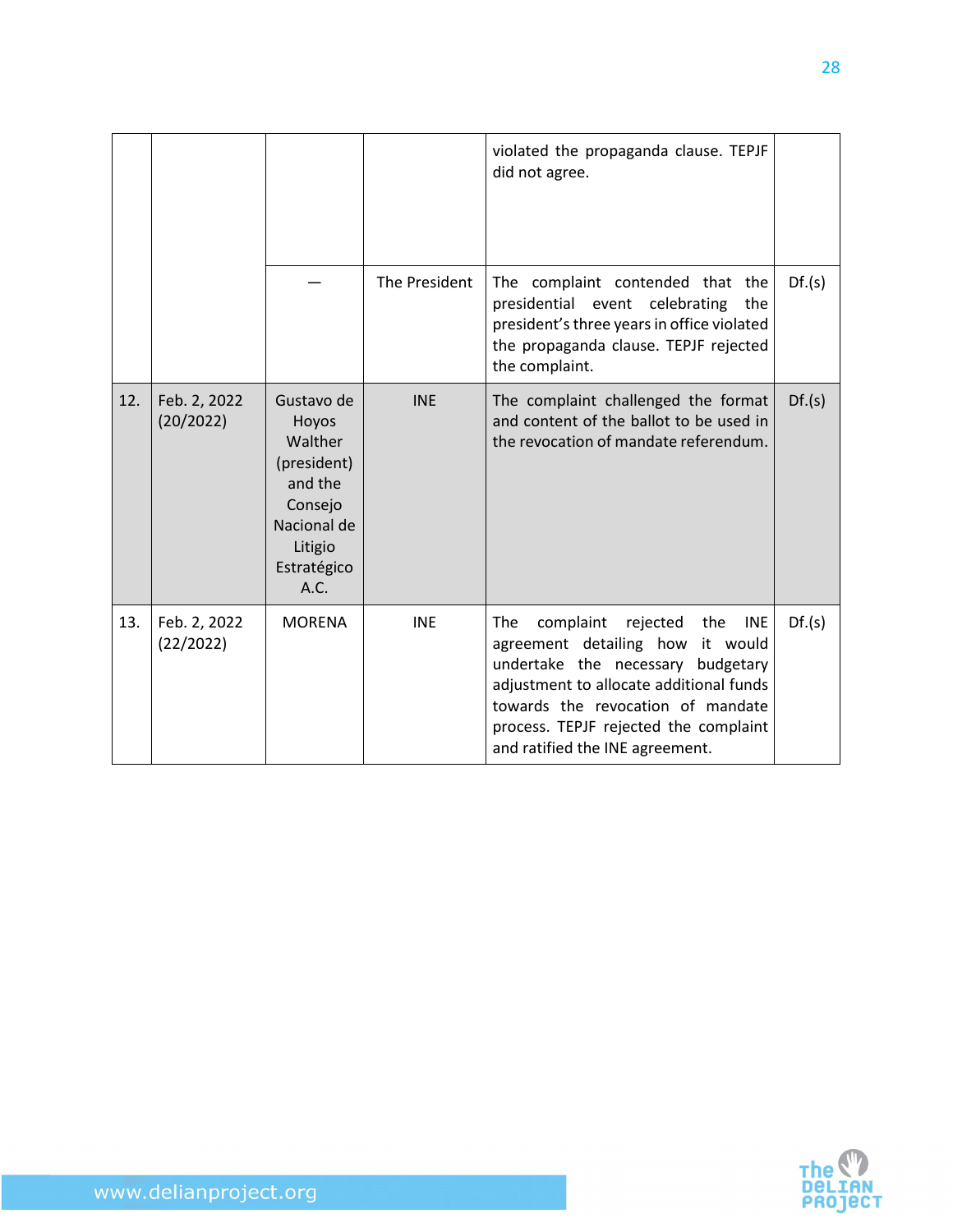| 14. | Feb. 4, 2022<br>$(4/2022)**$ |            | Que Continua<br>la Democracia,<br>A.C.; Que Siga<br>el Presidente,<br>A.C., MORENA;<br>the President;<br>and the Social<br>Development<br>Delegate,<br>Coahuila | The complaint contended that two<br>associations-Que<br>Continua<br>la<br>Democracia<br>Que<br>Siga<br>and<br>el<br>Presidente-violated the governmental<br>propaganda provisions when they<br>a) installed street stands to solicit<br>favour of the<br>signatures<br>in<br>revocation of mandate process, and<br>b) promoted the "ratification" of the<br>president's mandate, as opposed to<br>its "revocation" at the street stands<br>as well as via the Internet and social<br>media.<br>The TEPJF ruling determined that (a)<br>was not a violation, but that (b) was a<br>violation. | PI.(s) /<br>Df.(s) |
|-----|------------------------------|------------|-----------------------------------------------------------------------------------------------------------------------------------------------------------------|----------------------------------------------------------------------------------------------------------------------------------------------------------------------------------------------------------------------------------------------------------------------------------------------------------------------------------------------------------------------------------------------------------------------------------------------------------------------------------------------------------------------------------------------------------------------------------------------|--------------------|
| 15. | Feb. 5, 2022<br>(25/2022)    | <b>INE</b> | <b>SHCP</b>                                                                                                                                                     | On Dec. 29, 2021, TEPJF revoked INE's<br>determination<br>to<br>postpone<br>the<br>revocation of mandate process and<br>ordered it to make the necessary<br>budgetary<br>adjustments<br>and,<br>it<br>request the<br><b>SHCP</b><br>necessary,<br>for<br>additional<br>budget<br>adequately<br>to<br>conduct the revocation of mandate<br>process. The SHCP declined to grant<br>additional<br>budget. The<br>complaint<br>contended that the SHCP violated the<br>TEPJF ruling. TEPJF declared the basis of<br>INE's complaint unfounded.                                                   | Df.(s)             |
| 16. | Feb. 15, 2022<br>(31/2022)   | <b>PRD</b> | The President                                                                                                                                                   | The complaint contended that the<br>president's remarks during his Feb. 2<br>morning press conference regarding the<br>revocation<br>of<br>mandate,<br>implied<br>improper use of public resources and<br>the illegal promotion of the revocation<br>of mandate process. INE agreed and<br>issued precautionary measures against<br>the president. TEPJF ratified the INE's<br>precautionary measures and instructed<br>the president to comply with the<br>constitutional limitations.                                                                                                      | PI.(s)             |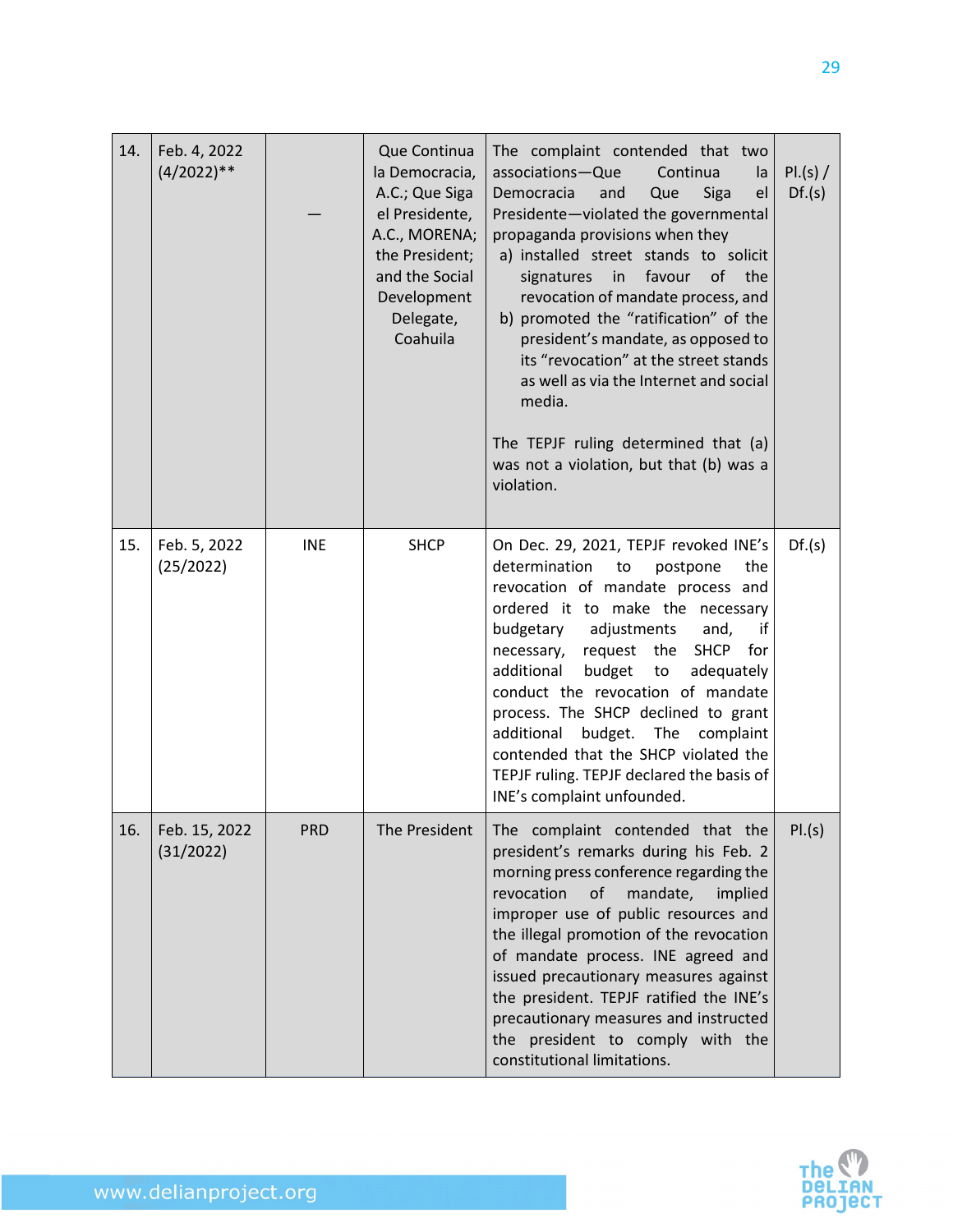| 17. | Feb. 16, 2022<br>(34/2022)     | Que Siga la<br>Democracia<br>, A.C. | <b>INE</b>                                                                   | The complaint opposed suspension of<br>the verification of signatures<br>and<br>petitioners once INE obtained the<br>corresponding constitutional and legal<br>threshold on Jan. 19, 2022, since it<br>would be immaterial. TEPJF disagreed<br>and ratified the suspension                                                                                                                                                           | Df.(s) |
|-----|--------------------------------|-------------------------------------|------------------------------------------------------------------------------|--------------------------------------------------------------------------------------------------------------------------------------------------------------------------------------------------------------------------------------------------------------------------------------------------------------------------------------------------------------------------------------------------------------------------------------|--------|
| 18. | Feb. 16, 2022<br>(35/2022)     | <b>CIRT</b>                         | <b>INE</b>                                                                   | The complaint challenged the INE<br>decision to call for the suspension of all<br>government propaganda, except for<br>education, health, and emergency<br>preparedness<br>public<br>service<br>announcements. TEPJF disagreed and<br>ratified<br>the<br><b>INE</b><br>agreement<br>INE/CG52.2022, approving the call for<br>the revocation of mandate process and<br>the<br>suspension<br>of governmental<br>propaganda.            | Df.(s) |
| 19. | Feb. 17, 2022<br>$(6/2022)$ ** |                                     | Mayor of<br>Gustavo A.<br>Madero<br>borough and<br>staffers (from<br>MORENA) | The complaint alleged that public<br>events convened by the mayor of the of<br>Madero Mexico<br>Gustavo A.<br>City<br>borough and his staffers, violated<br>regulations pertaining to the revocation<br>of mandate process, the improper use<br>of public monies (from handing out<br>medical and orthopedic appliances),<br>and the principle of impartiality. TEPJF<br>did not find the events to violate said<br>law/regulations. | Df.(s) |
|     |                                |                                     |                                                                              |                                                                                                                                                                                                                                                                                                                                                                                                                                      |        |
| 20. | Feb. 22, 2022<br>(44/2022)     | PAN                                 | The President                                                                | The complaint contended that various<br>publications<br>associated<br>with<br>the<br>president's Feb. 12-13 visit to Sonora<br>violated the government propaganda<br>rules during the prohibited period. The<br>publications were posted on the<br>website https://lopez Obrador.org.mx<br>and on social media. TEPJF concurred.                                                                                                     | PI.(s) |

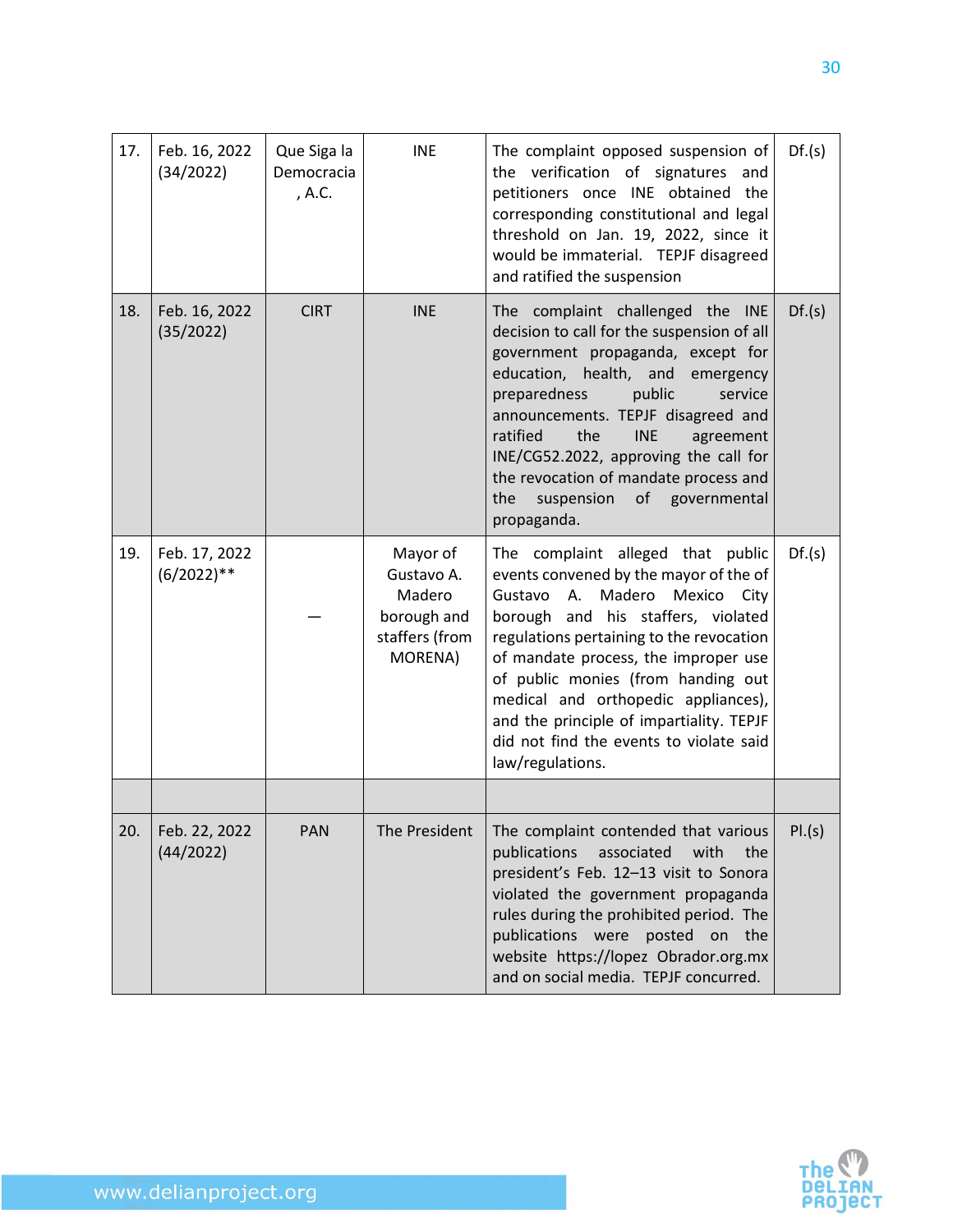| 21. | Feb. 22, 2022<br>(46/2022) | PAN                                | 18 State<br>Governors                                   | ratified<br>the<br>TEPJF<br>precautionary<br>the<br>issued<br>by<br>INE's<br>measures<br>Complaints<br>Denunciations<br>and<br>Commission, which ordered 18 state<br>governors to cease disseminating a<br>statement in support of the president,<br>for it was considered government<br>propaganda.                                                                                               | PI.(s) |
|-----|----------------------------|------------------------------------|---------------------------------------------------------|----------------------------------------------------------------------------------------------------------------------------------------------------------------------------------------------------------------------------------------------------------------------------------------------------------------------------------------------------------------------------------------------------|--------|
| 22. | Feb. 22, 2022<br>(47/2022) | PAN, PRD,<br><b>MC</b>             | <b>MORENA</b> and<br>Que Siga la<br>Democracia,<br>A.C. | <b>TEPJF</b><br>ratified<br>the<br>ruling<br>by<br>its<br>Specialized<br>Regional<br>Chamber<br>to<br>impose a fine on the association Que<br>Siga la Democracia because it failed to<br>with<br><b>INE</b><br>comply<br>precautionary<br>measures. The complaints centred<br>around its repeated use of the term<br>"ratification" instead of "revocation."                                       | PI.(s) |
| 23. | Mar. 2, 2022<br>(56/2022)  | <b>PRD</b>                         | MORENA and<br>Mario Delgado                             | The complaint contended that MORENA<br>and its national leader, Mario Delgado,<br>were promoting the revocation of<br>mandate in social media, thus violating<br>the government propaganda clause.<br>TEPJF's Specialized Regional Chamber<br>disagreed, for it did not find undue<br>promotion.                                                                                                   | Df.(s) |
|     |                            | San Luis<br>Potosí State<br>Deputy | <b>INE</b>                                              | The complaint rejected the suspension<br>of government propaganda laws and<br>regulations and the exceptions for<br>education, health, and<br>emergency<br>preparedness<br>public<br>service<br>announcements. TEPJF disagreed with<br>the appeal, arguing that the complaint<br>exceeded the statute of limitations<br>when it was not filed directly with the<br>responsible authority, the INE. | Df.(s) |
| 24. | Mar. 7, 2022<br>(62/2022)  | <b>PRD</b>                         | <b>Head of Mexico</b><br>City<br>Government             | The complaint alleged that the head of<br>the Mexico City government violated<br>the propaganda provisions of the law on<br>Twitter, and the TEPJF ratified the<br>precautionary measures imposed by<br>the INE's Complaints and Denunciations<br>Commission.                                                                                                                                      | PI.(s) |

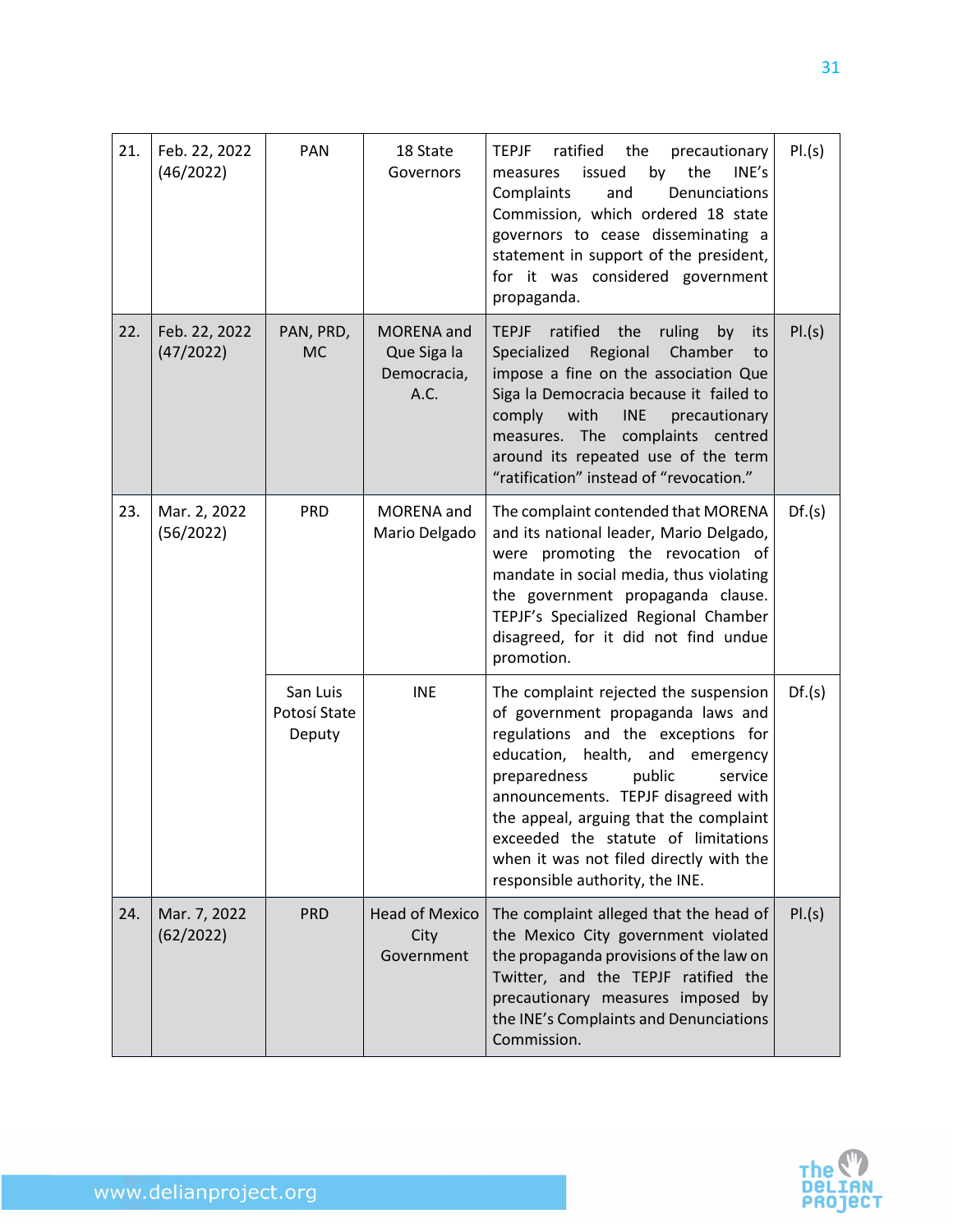| 25. | Mar. 9, 2022<br>(64/2022)  | <b>PRD</b>              | Que Siga la<br>Democracia,<br>A.C.                                  | complaint<br>alleged<br>that<br>the<br>The<br>association Que Siga la Democracia<br>disseminated propaganda in favour of<br>the revocation of mandate process as<br>well as an image of the president.                                                                                                                                         | PI.(s) |
|-----|----------------------------|-------------------------|---------------------------------------------------------------------|------------------------------------------------------------------------------------------------------------------------------------------------------------------------------------------------------------------------------------------------------------------------------------------------------------------------------------------------|--------|
|     |                            | PRI                     | Que Siga la<br>Democracia,<br>A.C.; MORENA;<br>and the<br>President | The complaint contended that the<br>placement of billboards with the phrase<br>"This April 10 we are going to vote #Let<br>AMLO Continue" (Este 10 de abril<br>vamos a votar #Que siga AMLO)<br>violated propaganda provisions.                                                                                                                | PI.(s) |
| 26. | Mar. 16, 2022<br>(74/2022) | Citizens                | <b>MORENA bloc</b><br>in the Senate                                 | The complaint contended that the<br><b>MORENA</b><br>bloc<br>Senate's<br>posted<br>on their<br>website that<br>statements<br>violated the government propaganda<br>provisions. The TEPJF concurred.                                                                                                                                            | PI.(s) |
| 27. | Mar. 16, 2022<br>(77/2022) | PRD, PAN,<br><b>INE</b> | President                                                           | The complaint contended that the<br>president repeatedly violated<br>the<br>governmental propaganda provisions,<br>pertaining<br>to<br>the<br>revocation<br>of<br>mandate, during the Feb. 2 morning<br>press conferences and visit to Sonora on<br>Feb. 12-13. The TEPJF concurred.                                                           | PI.(s) |
| 28. | Mar. 28, 2022<br>(90/2022) | <b>TEPJF</b>            | Federal<br>Government                                               | The complaint contended that the<br>decree<br>government<br>titled:<br>"The<br>Authentic<br>Interpretation"<br>the<br>of<br>concept of governmental propaganda<br>within the context of the revocation of<br>mandate<br>process-which<br>was<br>published in the Diario Oficial on March<br>17, 2022 – was inappropriate and null<br>and void. | PI.(s) |
|     |                            | <b>MC</b>               | Governor of<br>Campeche and<br><b>MORENA</b>                        | The complaint contended that the<br>document "Governors of the<br>4T<br>(Fourth) Transformation" via social<br>networks was a violation of the<br>propaganda provisions.                                                                                                                                                                       | PI.(s) |

*Source:* Created by Delian Project Delegation member, Armand Peschard-Sverdrup, April 4, 2022 with information from the TEPJF press releases (Boletines)

*Note*: MORENA = Movimiento de Regeneración Nacional (National Regeneration Movement); PT = Partido del Trabajo (Labour Party); PAN = Partido Acción Nacional (National Action Party); PRD = Partido de la Revolución Democrática (Democratic Revolutionary Party); MC = Movimiento Ciudadano (Citizens' Movement Party).

32

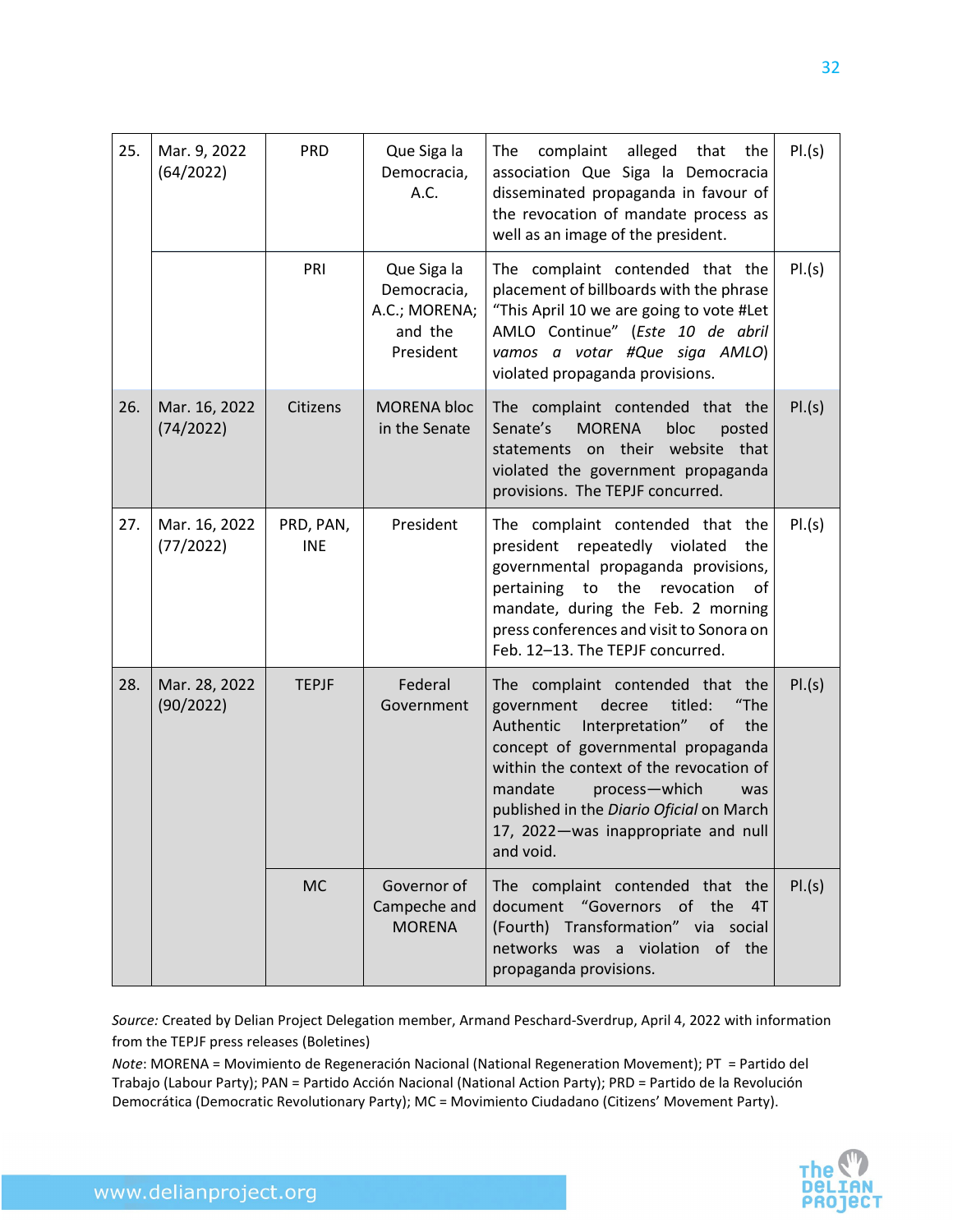INE = National Electoral Institute (Instituto Nacional Electoral); TEPJF = Tribunal Electoral del Poder Judicial de la Federación (Superior Chamber of the Electoral Tribunal of the Federal Judiciary); CIRT = Cámara Nacional de la Industria de Radio y Televisión (National Chamber of the Radio and Television Industry); CEPROPIE = Centro de Producción de Programas Informativos Especiales (Center for the Production of Special Informative Programs); SHCP = Secretaría de Hacienda y Crédito Público (Ministry of Finance and Public Credit); UTF = Unidad Técnica de Fiscalización (Technical Inspection Unit).

PR = Press release number; Pl.(s) = Plaintiff(s); Dl.(s) = Defendant(s).

\* = Regional Chamber of the TEPJF.

\*\* = Specialized Chamber of the TEPJF.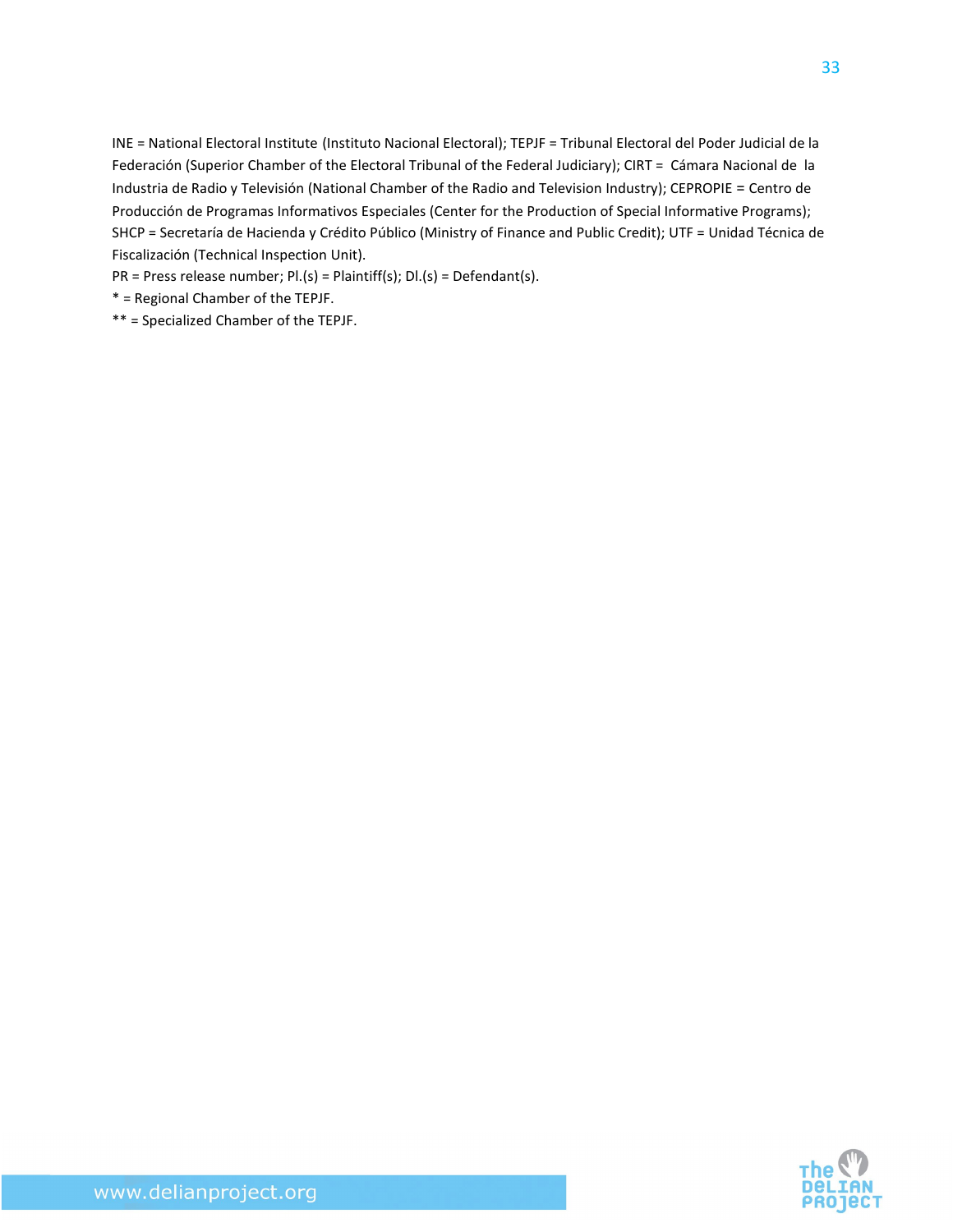### **APPENDIX II**

| <b>Date</b>           | <b>Schedule</b> | <b>Meeting</b>                                                                         |
|-----------------------|-----------------|----------------------------------------------------------------------------------------|
| Monday<br>March 28    | $8:30 - 10:00$  | Dr. Lorenzo Córdova Vianello<br><b>INE President Councillor</b>                        |
|                       | $10:15 - 11:15$ | <b>Carla Humphrey</b><br><b>INE Electoral Councillor</b>                               |
|                       |                 | <b>Martín Faz</b><br><b>INE Electoral Councillor</b>                                   |
|                       | 11:30-1:00      | <b>Alberto Guevara</b><br><b>TEPJF Director of International Affairs</b>               |
|                       |                 | Dr. Reyes Rodriguez<br><b>TEPJF President</b>                                          |
| Tuesday<br>March 29   | $9:30 - 10:30$  | Dr. María Amparo Casar<br>Executive Director, Mexicans against Corruption and Impunity |
|                       | 12:00-1:00      | Deputy Mariana Gómez del Campo<br><b>PAN</b>                                           |
| Wednesday<br>March 30 | 10:45-11:45     | Dr. Hernán Gómez<br>Political analyst, journalist, thought leader                      |
|                       | 12:00-1:00      | Dr. José Woldenberg Karakowski<br>Electoral expert                                     |
| Thursday<br>March 30  | $9:30 - 10:30$  | Citlali Hernández<br><b>MORENA, Secretary General</b>                                  |

#### **The Delian Project Delegation Agenda**

*Source:* The Delian Project, April 2, 2022.

*Notes:* INE = Instituto Nacional Electoral (National Electoral Institute); TEPJF = Tribunal Electoral del Poder Judicial de la Federación (Superior Chamber of the Electoral Tribunal of the Federal Judiciary); PAN = Partido Acción Nacional (National Action Party); MORENA = Movimiento de Regeneración Nacional (National Regeneration Movement).

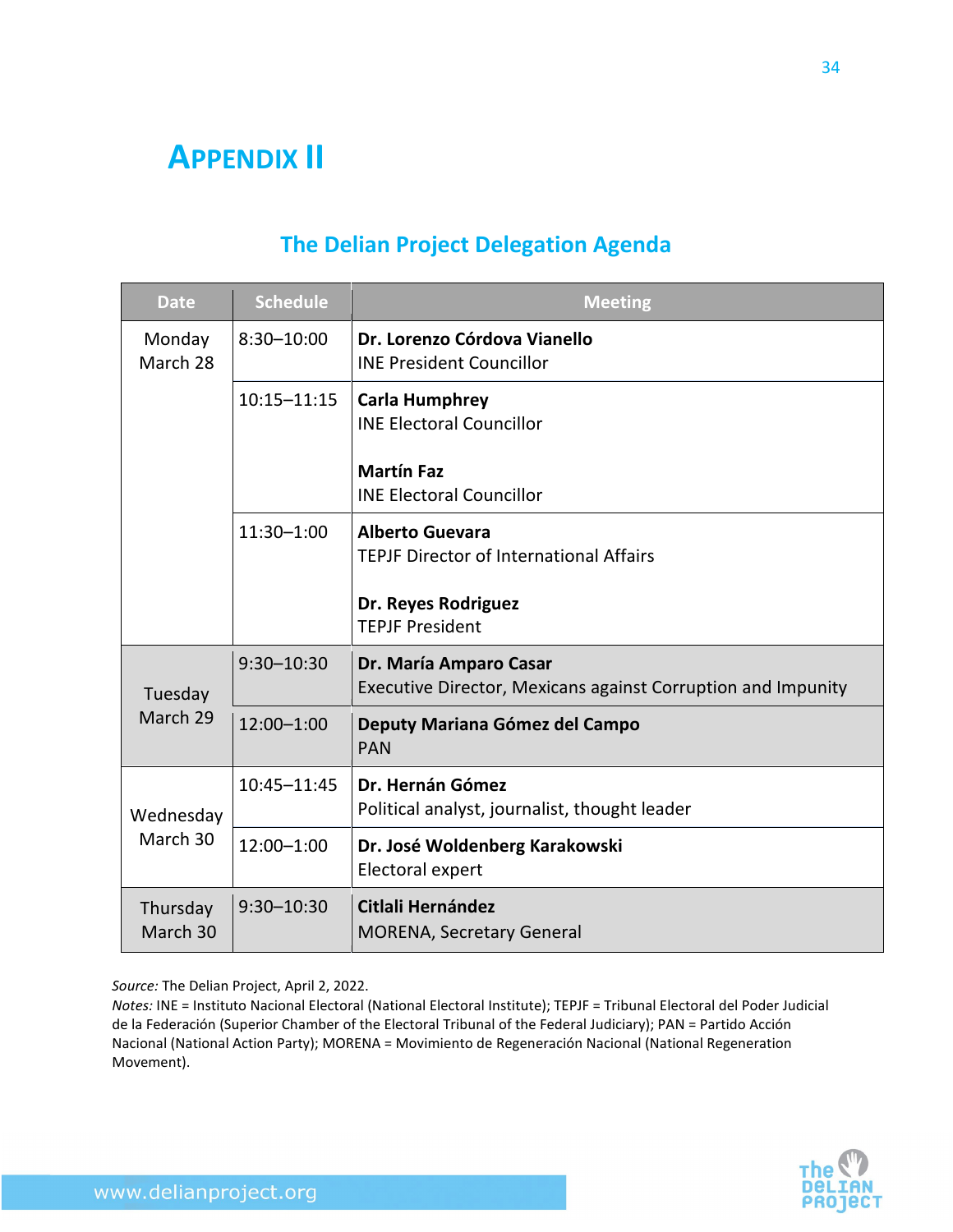| <b>Date</b>         | <b>Schedule</b> | <b>Meeting</b>                                                                                                                                                                                                                               |
|---------------------|-----------------|----------------------------------------------------------------------------------------------------------------------------------------------------------------------------------------------------------------------------------------------|
| Thursday<br>April 7 | $9:30 - 10:30$  | Dr. Lorenzo Córdova Vianello<br><b>INE President Councillor</b>                                                                                                                                                                              |
|                     | 10:40-11:40     | Session 2. The Petitioning and Convening the Revocation of<br><b>Mandate</b>                                                                                                                                                                 |
|                     |                 | Lic. Edmundo Jacobo<br><b>INE Executive Secretary</b><br>Mtra. Norma de la Cruz<br>Moderator/Commentator and INE Councillor                                                                                                                  |
|                     | 1:55-3:00       | <b>Session 3. Complaints and sanctioning processes</b>                                                                                                                                                                                       |
|                     |                 | <b>Mtro. Carlos Ferrer</b><br>INE Director of the Technical Unit for Electoral Litigation<br>Dr. Adriana M. Favela<br>Moderator/Commentator and INE Councillor                                                                               |
| Friday<br>April 8   | 9:30-11:00      | Session 4 The day in which the referendum ballot is cast                                                                                                                                                                                     |
|                     |                 | <b>Mtro. Roberto H. Cardiel</b><br><b>Executive Director, Electoral Training and Civic Education</b><br>Ing. René Miranda<br>Executive Director, Federal Voter Registry,<br>Mtra. Claudia Zavala<br>Moderator/Commentator and INE Councillor |
|                     | 11:10-12:10     | Session 5. Issuance of results                                                                                                                                                                                                               |
|                     |                 | <b>Mtro. Sergio Bernal</b><br><b>INE Executive Director, Electoral Organization</b><br><b>Carla Humphrey</b>                                                                                                                                 |
|                     | 12:20-1:30      | Moderator/Commentator and INE Councillor<br>Session 6. Reflections Regarding the Referendum                                                                                                                                                  |
|                     |                 | <b>Ricardo Becerra</b><br>President, Instituto de Estudios para la Transición Democrática<br><b>Dra. Jaqueline Peschard</b>                                                                                                                  |